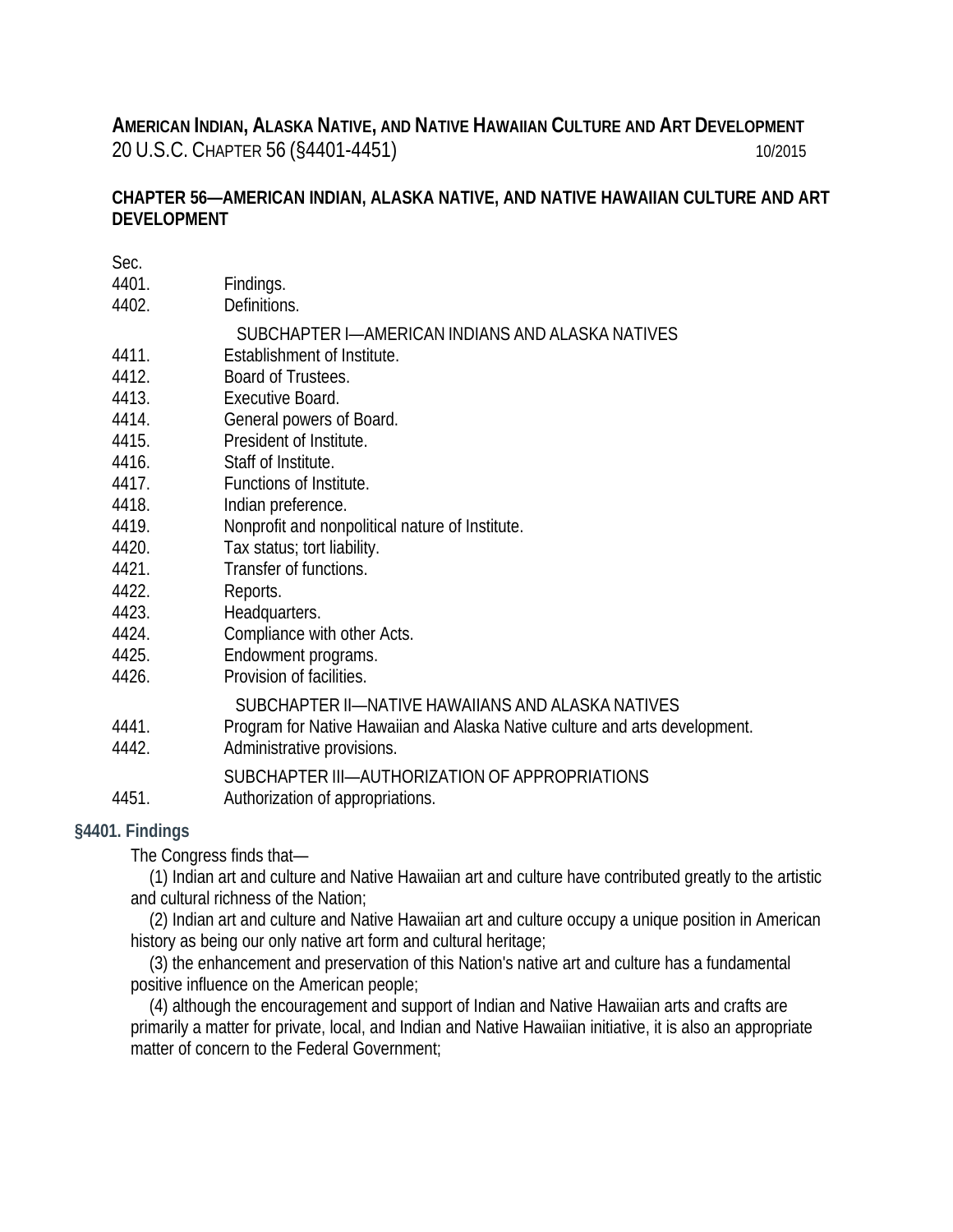(5) it is appropriate and necessary for the Federal Government to support research and scholarship in Indian art and culture and Native Hawaiian art and culture and to complement programs for the advancement of such art and culture by tribal, private, and public agencies and organizations;

(6) current Federal initiatives in the area of Indian art and culture and Native Hawaiian art and culture are fragmented and inadequate; and

(7) in order to coordinate the Federal Government's effort to preserve, support, revitalize, and disseminate Indian art and culture and Native Hawaiian art and culture, it is desirable to establish—

(A) a national Institute of American Indian and Alaska Native Culture and Arts Development, and

(B) a program for Native Hawaiian culture and arts development.

(Pub. L. 99–498, title XV, §1502, Oct. 17, 1986, 100 Stat. 1600.)

## **SHORT TITLE OF 1994 AMENDMENT**

Pub. L. 103–239, title VII, §721, May 4, 1994, 108 Stat. 606, provided that: "This title [probably should be "subtitle" meaning subtitle C [§§721, 722] of title VII of Pub. L. 103–239, amending section 4441 of this title] may be cited as the 'Alaska Native Culture and Arts Development Act'."

### **SHORT TITLE**

Pub. L. 99–498, title XV, §1501, Oct. 17, 1986, 100 Stat. 1600, provided that: "This title [enacting this chapter] may be cited as the 'American Indian, Alaska Native, and Native Hawaiian Culture and Art Development Act'."

#### **§4402. Definitions**

For the purpose of this chapter—

(1) The term "Indian art and culture" includes (but is not limited to) the traditional and contemporary expressions of Indian language, history, visual and performing arts, and crafts.

(2) The term "Native Hawaiian art and culture" includes the traditional and contemporary expressions of Native Hawaiian language, history, visual and performing arts, and crafts.

(3) The term "Institute" means the Institute of American Indian and Alaska Native Culture and Arts Development established by this chapter.

(4) The term "Indian" means any person who is a member of an Indian tribe.

(5) The term "Indian tribe" means any tribe, band, nation, or other organized group or community of Indians, including any Alaska Native village (as defined in, or established pursuant to, the Alaska Native Claims Settlement Act [43 U.S.C. 1601 et seq.]), which is recognized as eligible for special programs and services provided by the United States to Indians because of their status as Indians.

(6) The term "Native Hawaiian" means any descendent of a person who, prior to 1778, was a native of the Hawaiian Islands.

(7) The term "Secretary" means the Secretary of the Interior.

(8) The term "Board" means the Board of Trustees of the Institute established under this chapter.

(Pub. L. 99–498, title XV, §1503, Oct. 17, 1986, 100 Stat. 1600.)

#### **REFERENCES IN TEXT**

The Alaska Native Claims Settlement Act, referred to in par. (5), is Pub. L. 92–203, Dec. 18, 1971, 85 Stat. 688, as amended, which is classified generally to chapter 33 (§1601 et seq.) of Title 43, Public Lands. For complete classification of this Act to the Code, see Short Title note set out under section 1601 of Title 43 and Tables.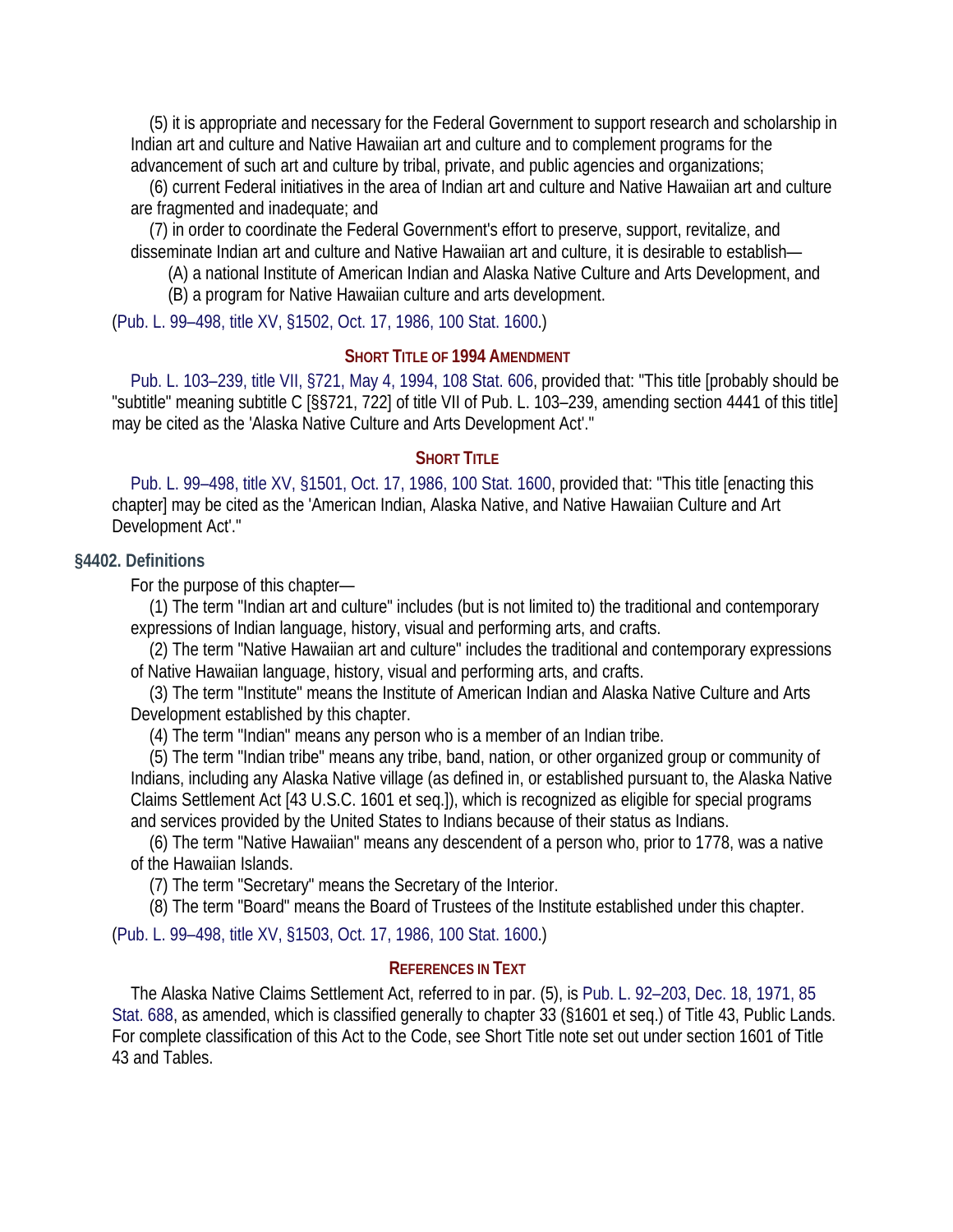## **SUBCHAPTER I—AMERICAN INDIANS AND ALASKA NATIVES**

### **§4411. Establishment of Institute**

## **(a) In general**

There is hereby established a corporation to be known as the "Institute of American Indian and Alaska Native Culture and Arts Development", which shall be under the direction and control of a Board of Trustees established under section 4412 of this title.

### **(b) Succession and amendment of charter**

The corporation established under subsection (a) of this section shall have succession until dissolved by Act of Congress. Only the Congress shall have the authority to revise or amend the charter of such corporation.

(Pub. L. 99–498, title XV, §1504, Oct. 17, 1986, 100 Stat. 1601.)

### **AVAILABILITY OF FISCAL YEAR 1988 APPROPRIATIONS**

Pub. L. 100–202, §101(g) [title I, §100], Dec. 22, 1987, 101 Stat. 1329–213, 1329-228, provided: "That notwithstanding any provision of the American Indian, Alaska Native, and Native Hawaiian Culture and Art Development Act [this chapter], the amounts appropriated for fiscal year 1988 for the Bureau of Indian Affairs for the Institute of American Indian Arts shall be available to operate the Institute until the Board of Regents and President of the Institute have been named and had an opportunity to organize, and for use under part A of that Act [this subchapter]."

**AVAILABILITY OF APPROPRIATIONS; IMPLEMENTATION OF CHAPTER; INTERIM AUTHORITY OF SECRETARY**

Pub. L. 99–500, §101(h) [title I, §100], Oct. 18, 1986, 100 Stat. 1783–242, 1783-255, and Pub. L. 99– 591, §101(h) [title I, §100], Oct. 30, 1986, 100 Stat. 3341–242, 3341-255, provided: "That notwithstanding any provision of the American Indian, Alaska Native, and Native Hawaiian Culture and Art Development Act [this chapter], the amounts appropriated for fiscal year 1987 for the Bureau of Indian Affairs for the Institute of American Indian Arts shall be available for use under part A of that Act [this subchapter] and—

"(1) that Act shall be implemented in a reasonable period of time and shall be fully implemented by no later than October 1, 1987,

"(2) until the earlier of—

"(A) October 1, 1987, or

"(B) the appointment and confirmation of a majority of the members of the Board of Trustees of the Institute of American Indian and Alaska Native Culture and Arts Development under section 1505(a)(1)(A) of that Act [20 U.S.C. 4412(a)(1)(A)], the Secretary of the Interior shall have the authority conferred upon such members under that Act, and

"(3) until the earlier of—

"(A) October 1, 1987, or

"(B) the appointment of a President of such Institute under section 1508 of that Act [20 U.S.C. 4415], the Secretary of the Interior shall have the authority conferred upon such members under that Act, and

"(3)  $[(4)]$  until the earlier of-

"(A) October 1, 1987, or

"(B) the appointment of a President of such Institute under section 1508 of that Act,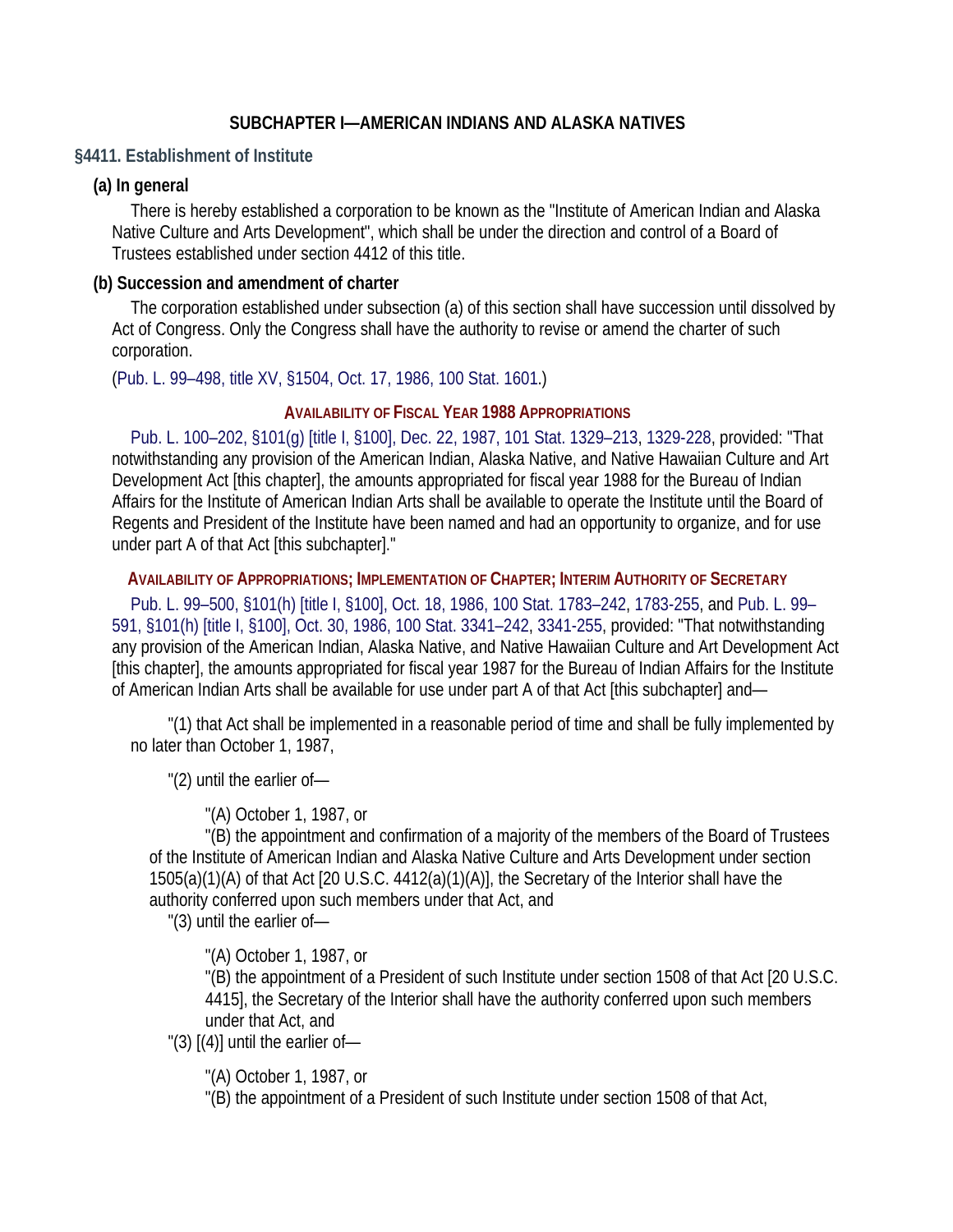the Secretary of the Interior shall have the authority conferred upon the President of such Institute under this [that] Act".

# **§4412. Board of Trustees**

# **(a) Composition**

(1) The Board of Trustees of the Institute shall be composed of 13 voting members and 6 nonvoting members as follows:

(A) Subject to the provisions of subsection (i) of this section, the voting members shall be appointed by the President of the United States, not later than 180 days after October 17, 1986, from among individuals from private life who are Indians, or other individuals, widely recognized in the field of Indian art and culture and who represent diverse political views, and diverse fields of expertise, including finance, law, fine arts, and higher education administration.

(B) The nonvoting members shall consist of—

(i) 2 Members of the House of Representatives appointed by the Speaker of the House of Representatives in consultation with the Minority Leader of the House of Representatives;

(ii) 2 Members of the Senate appointed by the President pro tempore of the Senate, upon the recommendation of the Majority Leader and the Minority Leader of the Senate;

(iii) the President of the Institute, ex officio; and

(iv) the president of the student body of the Institute, ex officio.

(2) In making appointments pursuant to paragraph (1)(A), the President of the United States shall—

(A) consult with the Indian tribes and the various organizations of Indians;

(B) publish in the Federal Register an announcement of the expiration of terms no less than 4 months before such expiration;

(C) solicit nominations from Indian tribes and various Indian organizations to fill the vacancies;

(D) give due consideration to the appointment of individuals who will provide appropriate regional and tribal representation on the Board; and

(E) ensure that a majority of the Board appointed under paragraph (1)(A) are Indians.

(3) The President shall carry out the activities described in subparagraphs (B) and (C) of paragraph (2) through the Board. The Board may make recommendations based upon the nominations received, may make recommendations of its own, and may review and make comments to the President or the President's appointed staff on individuals being considered by the President for whom no nominations have been received.

(4) Members of Congress appointed under this section, or their designees, shall be entitled to attend all meetings of the Board and to provide advice to the Board on any matter relating to the Institute.

# **(b) Terms of office**

(1) Except as otherwise provided in this section, members shall be appointed for terms of office of 6 years.

(2) The terms of office on the Board for the Members of the House of Representatives and of the Senate shall expire at the end of the congressional term of office during which such Member or Senator was appointed to the Board.

(3) Of the members of the Board first appointed under subsection (a)(1)(A) of this section—

- (A) 4 shall be appointed for terms of office of 2 years;
- (B) 4 shall be appointed for terms of office of 4 years; and
- (C) 5 shall be appointed for terms of office of 6 years,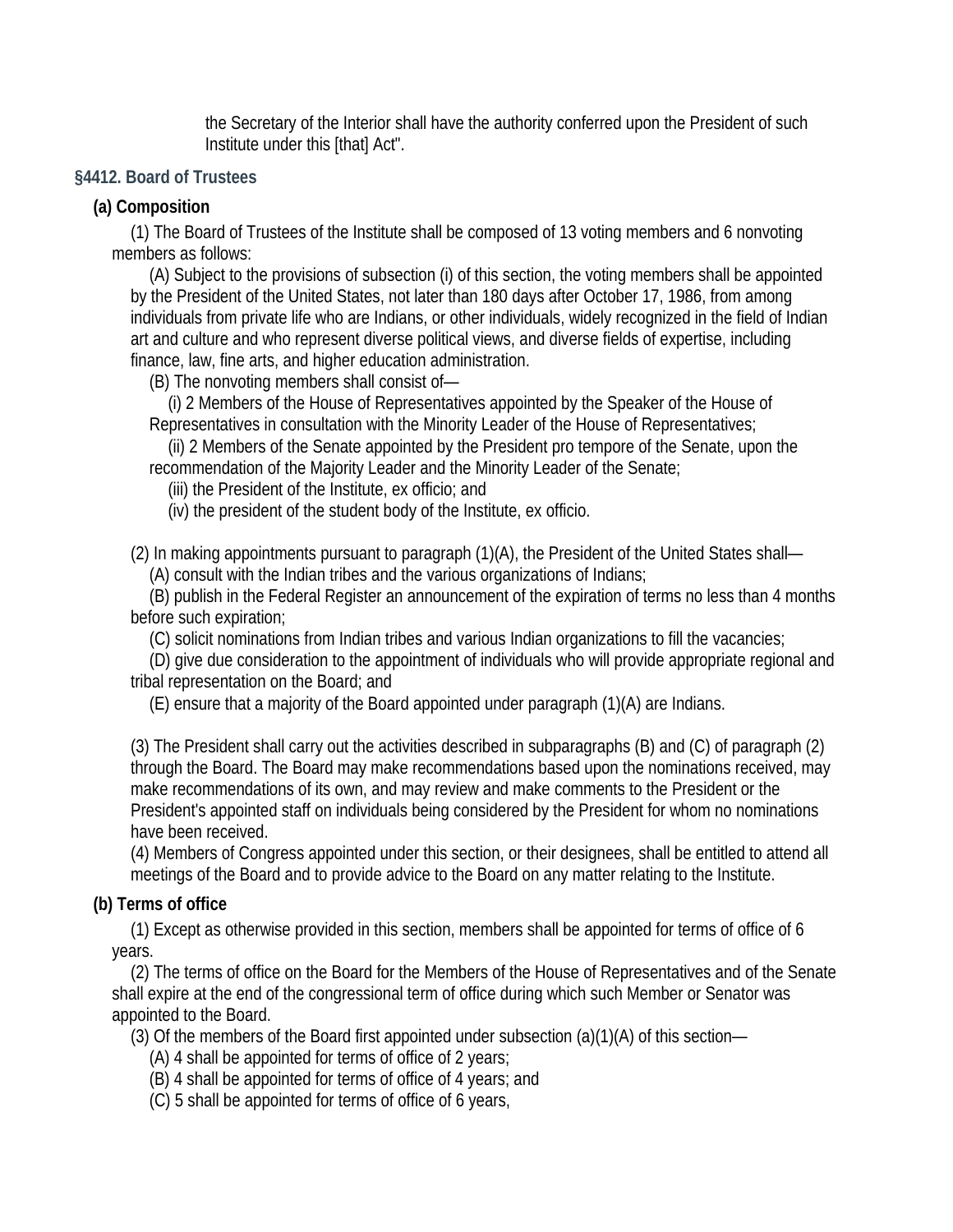as determined by the drawing of lots during the first meeting of the Board.

(4) No member of the Board appointed under subsection (a)(1)(A) of this section shall be eligible to serve in excess of 2 consecutive terms, but may continue to serve until such member's successor is appointed.

# **(c) Vacancies**

Any member of the Board appointed under subsection (a) of this section to fill a vacancy occurring before the expiration of the term to which such member's predecessor was appointed shall be appointed for the remainder of such term. If the vacancy occurs prior to the expiration of the term of a member of the Board appointed under subsection (a)(1)(B) of this section, a replacement shall be appointed in the same manner in which the original appointment was made.

# **(d) Removal**

No member of the Board may be removed during the term of office of such member except for just and sufficient cause.

# **(e) Chairman and Vice Chairman**

The President of the United States shall designate the initial Chairman and Vice Chairman of the Board from among the members of the Board appointed pursuant to subsection (a)(1)(A) of this section. Such Chairman and Vice Chairman so designated shall serve for 12 calendar months. Thereafter, the Chairman and Vice Chairman shall be elected from among the members of the Board appointed pursuant to subsection (a)(1)(A) of this section and shall serve for terms of 2 years. In the case of a vacancy in the office of Chairman or Vice Chairman, such vacancy shall be filled by the members of the Board appointed pursuant to subsection (a)(1)(A) of this section, and the member filling such vacancy shall serve for the remainder of the unexpired term.

# **(f) Quorum**

Unless otherwise provided by the bylaws of the Institute, a majority of the members appointed under subsection (a)(1)(A) of this section shall constitute a quorum.

# **(g) Powers**

The Board is authorized—

(1) to formulate the policy of the Institute;

(2) to direct the management of the Institute; and

(3) to make such bylaws and rules as it deems necessary for the administration of its functions under this chapter, including the organization and procedures of the Board.

# **(h) Compensation**

Members of the Board appointed pursuant to subsection (a)(1)(A) of this section shall, for each day they are engaged in the performance of the duties under this chapter, receive compensation at the rate of \$125 per day, including travel time. All members of the Board, while so serving away from their homes or regular places of business, shall be allowed travel expenses (including per diem in lieu of subsistence), as authorized by section 5703 of title 5for persons in Government service employed intermittently.

# **(i) Appointment exception for continuity**

(1) In order to maintain the stability and continuity of the Board, the Board shall have the power to recommend the continuation of members on the Board pursuant to the provisions of this subsection. When the Board makes such a recommendation, the Chairman of the Board shall transmit the recommendation to the President no later than 75 days prior to the expiration of the term of the member.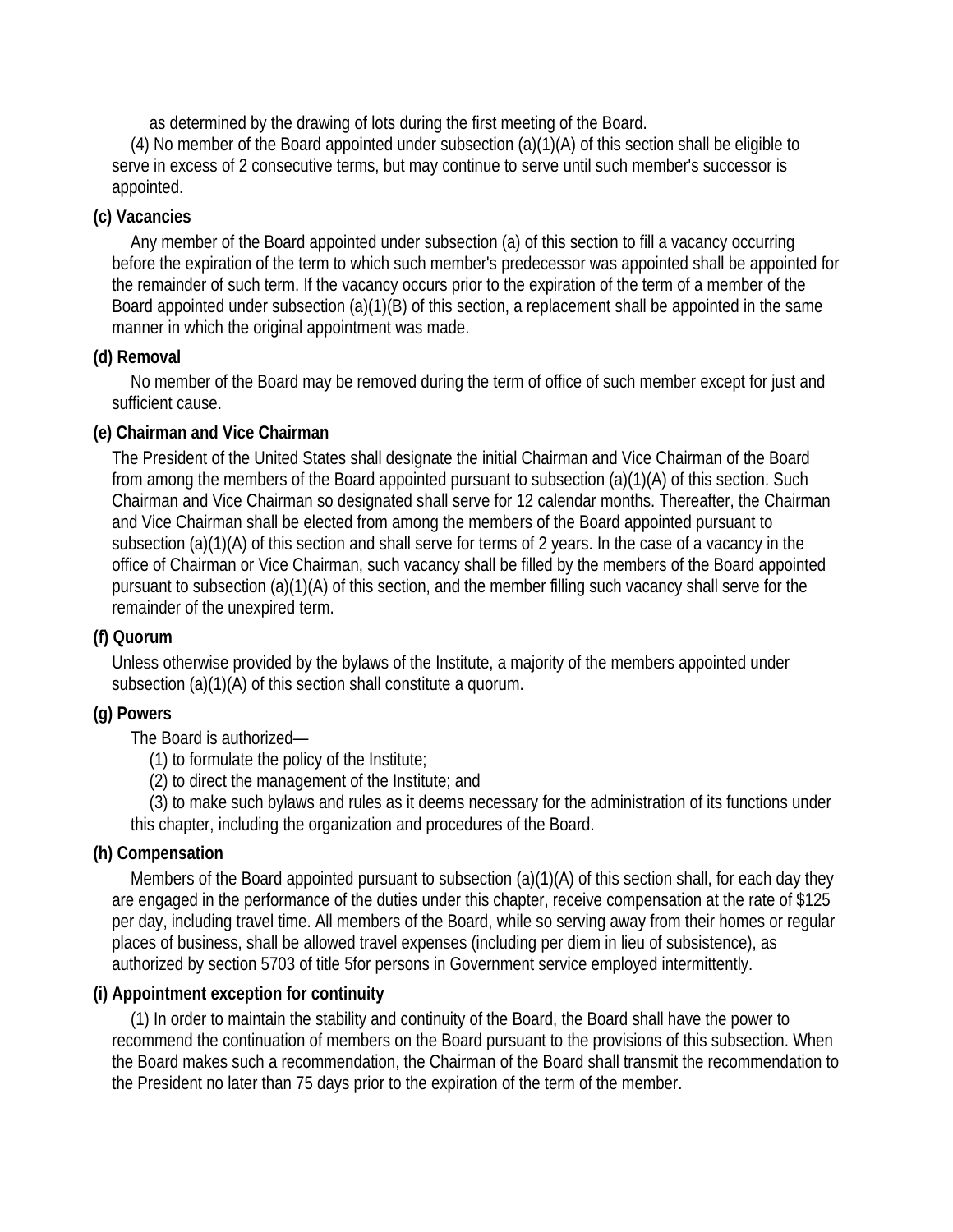(2) If the President has not transmitted to the Senate a nomination to fill the position of a member covered by such a recommendation within 60 days from the date that the member's term expires, the member shall be deemed to have been reappointed for another full term to the Board, with all the appropriate rights and responsibilities.

(3) This subsection shall not be construed to permit less than 7 members of the Board to be Indians. If an extension of a term under paragraph (2) would result in less than 7 members being Indians, the term of the member covered by paragraph (2) shall be deemed to expire 60 days after the date upon which it would have been deemed to expire without the operation of this subsection, except that the provisions of subsection (b)(4) of this section, relating to continuation of service pending replacement, shall continue to apply.

(Pub. L. 99–498, title XV, §1505, Oct. 17, 1986, 100 Stat. 1601; Pub. L. 102–325, title XIII, §1331(a), July 23, 1992, 106 Stat. 805; Pub. L. 112–166, §2(ee), Aug. 10, 2012, 126 Stat. 1290.)

#### **AMENDMENTS**

**2012**—Subsec. (a)(1)(A). Pub. L. 112–166 struck out "by and with the advice and consent of the Senate" after "United States".

**1992**—Subsec. (a)(1)(A). Pub. L. 102–325, §1331(a)(1), substituted "Subject to the provisions of subsection (i) of this section, the voting" for "The voting" and inserted before period at end ", and diverse fields of expertise, including finance, law, fine arts, and higher education administration".

Subsec. (a)(3), (4). Pub. L. 102–325, §1331(a)(2), (3), added par. (3) and redesignated former par. (3) as (4).

Subsec. (i). Pub. L. 102–325, §1331(a)(4), added subsec. (i) and struck out former subsec. (i) which read as follows: "(i) Review by Secretary of the Interior.—For so long as any employee of the Institute is covered under title 5, the Board (acting by majority vote) shall submit final decisions relating to personnel to the Secretary of the Interior. Each such decision shall become final 30 days after the date of its receipt by the Secretary unless the Secretary disapproves of such decision. The Secretary may only disapprove a decision of the Board for just cause."

### **EFFECTIVE DATE OF 2012 AMENDMENT**

Amendment by Pub. L. 112–166 effective 60 days after Aug. 10, 2012, and applicable to appointments made on and after that effective date, including any nomination pending in the Senate on that date, see section 6(a) of Pub. L. 112–166, set out as a note under section 113 of Title 6, Domestic Security.

#### **EFFECTIVE DATE OF 1992 AMENDMENT**

Amendment by Pub. L. 102–325 effective Oct. 1, 1992, see section 2 of Pub. L. 102–325, set out as a note undersection 1001 of this title.

#### **DELEGATION OF AUTHORITY**

Memorandum of President of the United States, Feb. 22, 1991, 56 F.R. 8099, provided:

Memorandum for the Chairman of the Board of Trustees of the Institute of American Indian and Alaska Native Culture and Arts Development

By the authority vested in me as President of the United States by section 301 of Title 3 of the United States Code, I hereby delegate to the Chairman of the Board of Trustees of the Institute of American Indian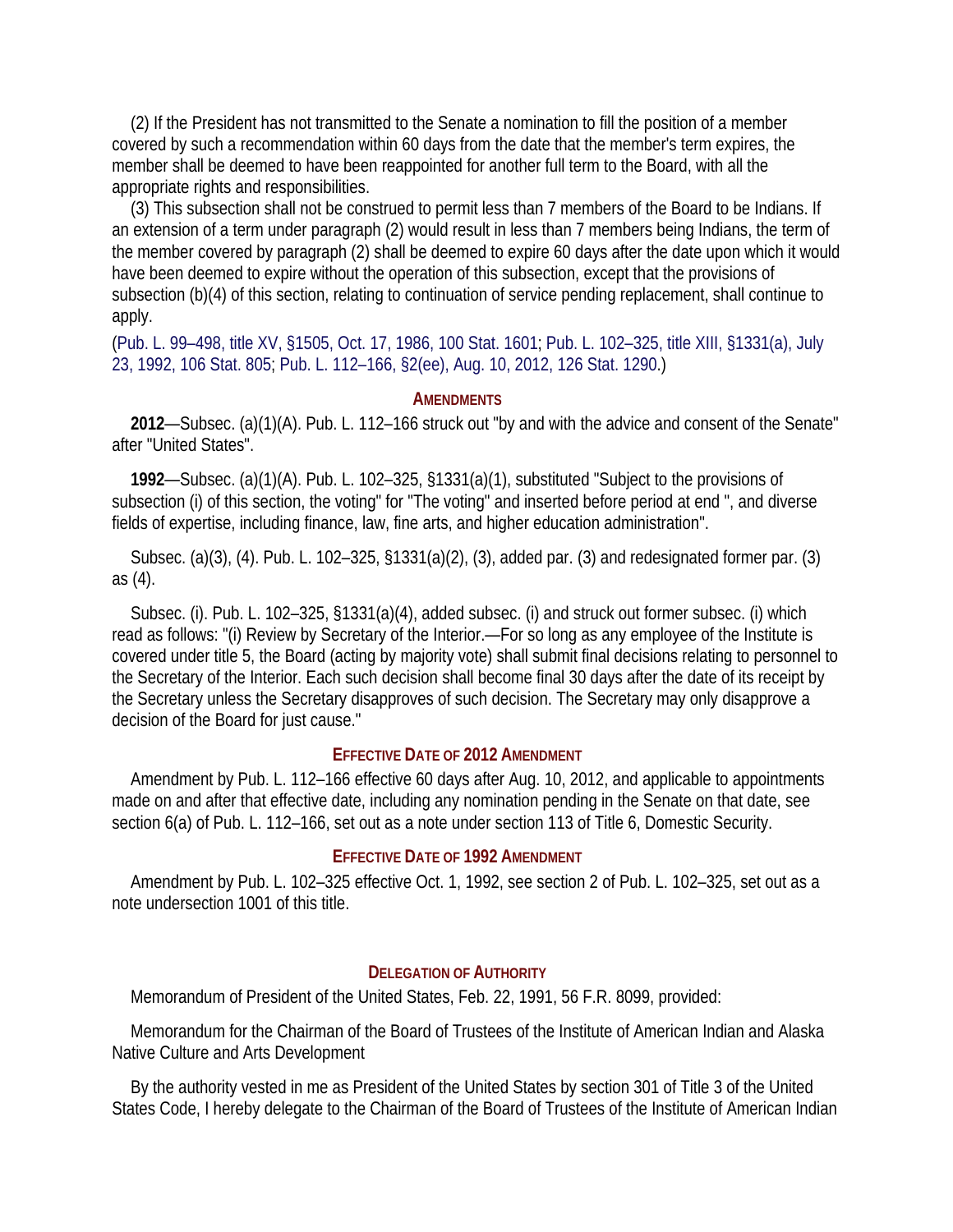and Alaska Native Culture and Arts Development the responsibility under section 1505(a)(2)(B) of P.L. 99– 498 (20 U.S.C. 4412(a)(2)(B)) to publish in the Federal Register an announcement of the expiration of the terms of the presidentially appointed members of the Board of Trustees of the Institute of American Indian and Alaska Native Culture and Arts Development no less than 4 months prior to their expiration. The authority delegated by this memorandum may be further redelegated within the Institute.

The delegation of authority to the Secretary of the Interior by memorandum of June 22, 1988, is hereby rescinded.

This memorandum shall be published in the Federal Register.

GEORGE BUSH.

## **§4413. Executive Board**

## **(a) Composition**

The Board shall have an Executive Board composed of—

- (1) the chairman of the Board;
- (2) the vice chairman of the Board;
- (3) the secretary of the Board;
- (4) the treasurer of the Board; and
- (5) an at-large member of the Board elected by the Board at its initial meeting.

### **(b) Vacancies**

In the case of any vacancy which occurs in the position of at-large member before the expiration of such member's term, the Board shall elect a replacement to complete that term.

### **(c) Meetings**

The Executive Board shall hold not more than 4 regular meetings per calendar year. Special meetings may be held upon the call of the chairman or 3 members of the Executive Board.

### **(d) Quorum**

A majority of the Executive Board shall constitute a quorum.

### **(e) Powers**

The Executive Board may hold and use all the powers of the Board, subject to the approval of the Board. (Pub. L. 99–498, title XV, §1506, Oct. 17, 1986, 100 Stat. 1603.)

### **§4414. General powers of Board**

### **(a) In general**

In carrying out the provisions of this chapter, the Board shall have the power, consistent with the provisions of this chapter—

(1) to adopt, use, and alter a corporate seal;

(2) to make agreements and contracts with persons, Indian tribes, and private or governmental entities and to make payments or advance payments under such agreements or contract  $1$  without regard to section 3324 of title 31;

(3) any other provision of law to the contrary notwithstanding, to enter into joint development ventures with public or private commercial or noncommercial entities for development of facilities to meet the plan required under section 4426 of this title, if the ventures are related to and further the mission of the Institute;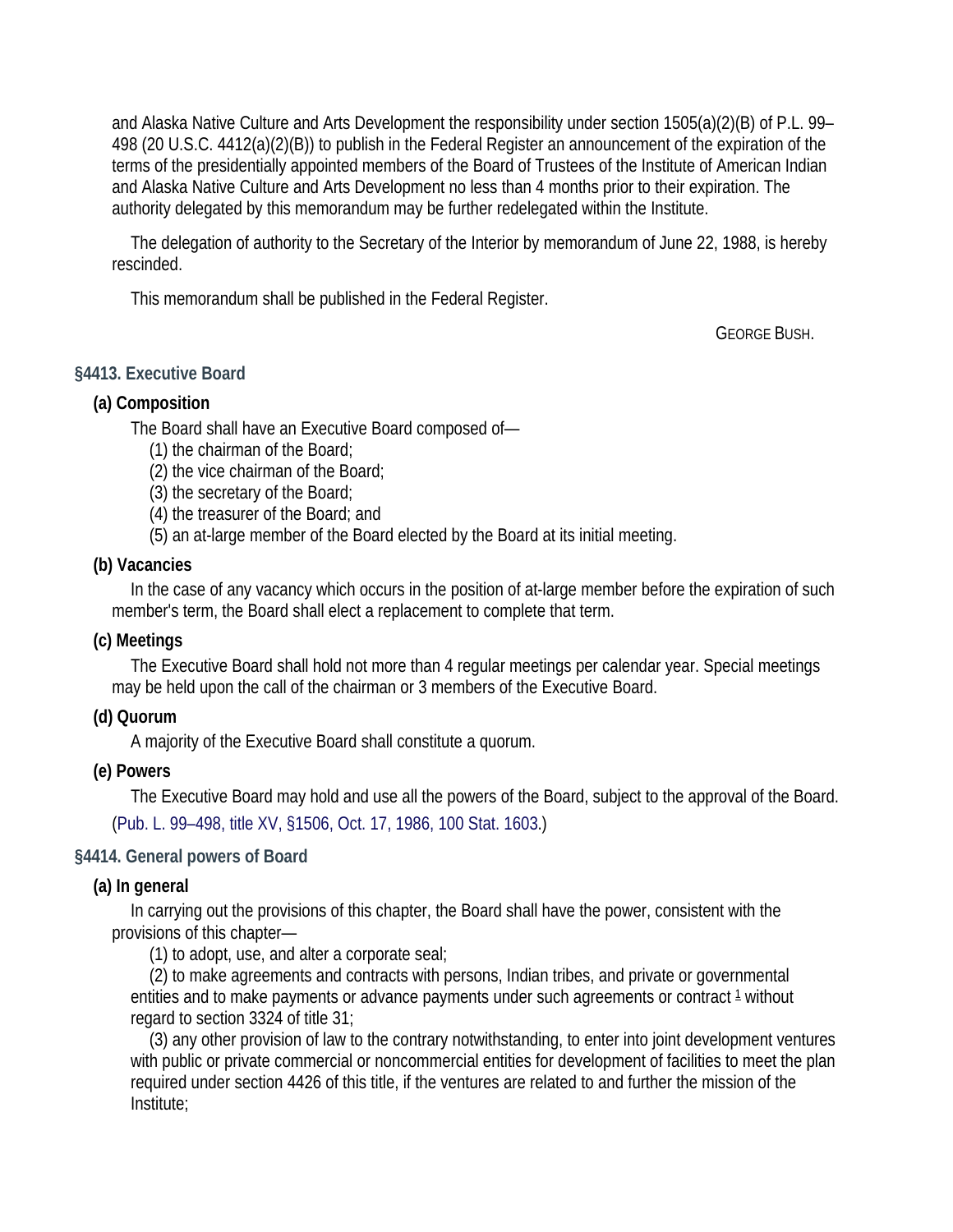(4) to sue and be sued in its corporate name and to complain and defend in any court of competent jurisdiction;

(5) to represent itself, or to contract for representation, in all judicial, legal, and other proceedings;

(6) with the approval of the agency concerned, to make use of services, facilities, and property of any board, commission, independent establishment, or executive agency or department of the executive branch in carrying out the provisions of this chapter and to pay for such use (such payments to be credited to the applicable appropriation that incurred the expense);

(7) to use the United States mails on the same terms and conditions as the executive departments of the United States Government;

(8) to obtain the services of experts and consultants in accordance with the provisions of section 3109 of title 5 and to accept and utilize the services of voluntary and non-compensated personnel and reimburse them for travel expenses, including per diem, as authorized by section 5703 of title 5;

(9) to solicit, accept, and dispose of gifts, bequests, devises of money, securities, and other properties of whatever character, for the benefit of the Institute;

(10) to receive grants from, and enter into contracts and other arrangements with, Federal, State, or local governments, public and private agencies, organizations, institutions, and individuals;

(11) to acquire, hold, maintain, use, operate, and dispose of such real property, including improvements thereon, personal property, equipment, and other items, as may be necessary to enable the Board to carry out the purpose of this chapter;

(12) to the extent not already provided by law, to obtain insurance to cover all activities of the Institute, including coverage relating to property and liability, or make other provisions against losses;

(13) to use any funds or property received by the Institute to carry out the purpose of this chapter, including the authority to designate on an annual basis a portion, not to exceed 10 percent, of the funds appropriated pursuant to section 4451 of this title for investment, without regard to any other provision of law regarding investment or disposition of federally appropriated funds, on a short-term basis for the purpose of maximizing yield and liquidity of such funds; and

(14) to exercise all other lawful powers necessarily or reasonably related to the establishment of the Institute in order to carry out the provisions of this chapter and the exercise of the powers, purposes, functions, duties, and authorized activities of the Institute.

# **(b) Accounting for non-Federal funds**

Any funds received by, or under the control of, the Institute that are not Federal funds shall be accounted for separately from Federal funds.

# **(c) Interest and investments**

Interest and earnings on amounts received by the Institute pursuant to section 4451 of this title invested under subsection (a)(12)  $2$  of this section shall be the property of the Institute and shall be expended to carry out this chapter. The Board shall be held to a reasonable and prudent standard of care, given such information and circumstances as existed when the decision is made, in decisions involving investment of funds under subsection  $(a)(12)$   $\geq$  of this section.

(Pub. L. 99–498, title XV, §1507, Oct. 17, 1986, 100 Stat. 1603; Pub. L. 100–297, title V, §5406(e), Apr. 28, 1988, 102 Stat. 418; Pub. L. 101–644, title V, §501, Nov. 29, 1990, 104 Stat. 4668; Pub. L. 102–325, title XIII, §1331(b), July 23, 1992, 106 Stat. 806; Pub. L. 103–208, §2(l), Dec. 20, 1993, 107 Stat. 2486.)

# **REFERENCES IN TEXT**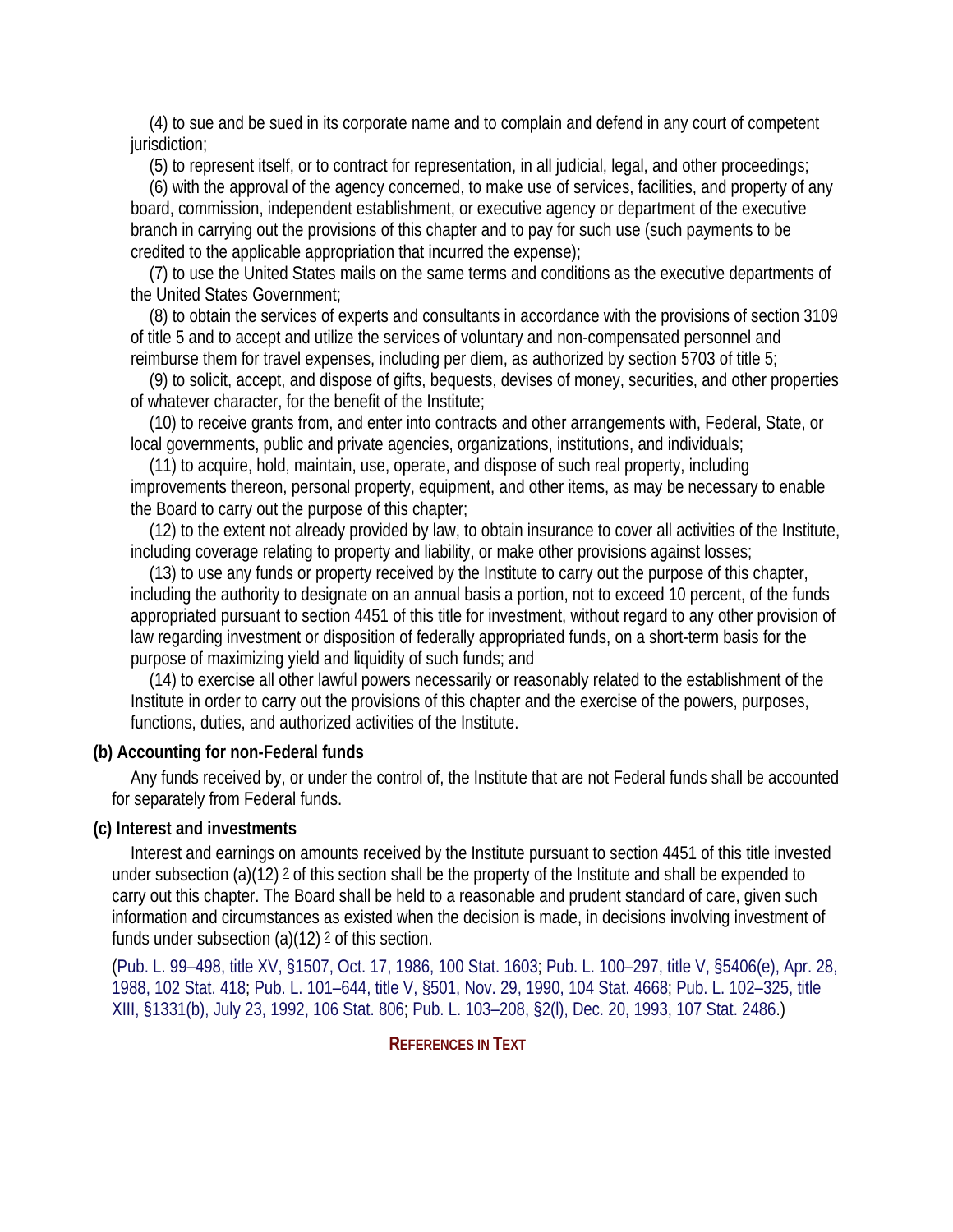Subsection (a)(12) of this section, referred to in subsec. (c), was redesignated subsec. (a)(13) of this section, repealed, and a new subsec. (a)(13) added by Pub. L. 102–325, title XIII, §1331(b)(1)(A), (C), July 23, 1992, 106 Stat. 806, and former subsec. (a)(11) of this section was redesignated subsec. (a)(12).

#### **AMENDMENTS**

**1993**—Subsec. (a)(12). Pub. L. 103–208 substituted semicolon for period at end.

**1992**—Subsec. (a)(2). Pub. L. 102–325, §1331(b)(1)(B), added par. (2) and struck out former par. (2) which read as follows: "to make agreements and contracts with persons, Indian tribes, and private or governmental entities and to make payments or advance payments under such agreements or contracts without regard to section 3324 of title 31;".

Subsec. (a)(3) to (12). Pub. L. 102–325, §1331(b)(1)(A), (B), added par. (3) and redesignated former pars. (3) to (11) as (4) to (12), respectively. Former par. (12) redesignated (13).

Subsec. (a)(13). Pub. L. 102–325, §1331(b)(1)(C), added par. (13) and struck out former par. (13) which read as follows: "to use any funds or property received by the Institute to carry out the purpose of this chapter; and".

Pub. L. 102–325, §1331(b)(1)(A), redesignated par. (12) as (13). Former par. (13) redesignated (14).

Subsec. (14). Pub. L. 102–325, §1331(b)(1)(A), redesignated par. (13) as (14).

Subsec. (c). Pub. L. 102–325, §1331(b)(2), substituted "shall be expended" for "may be expended".

**1990**—Subsec. (a)(11). Pub. L. 101–644, §501(b), amended par. (11) generally. Prior to amendment, par. (11) read as follows: "to obtain insurance or make other provisions against losses;".

Subsec. (c). Pub. L. 101–644, §501(a), added subsec. (c).

**1988**—Pub. L. 100–297 designated existing provisions as subsec. (a), inserted heading, and added subsec. (b).

### **EFFECTIVE DATE OF 1993 AMENDMENT**

Amendment by Pub. L. 103–208 effective as if included in the Higher Education Amendments of 1992, Pub. L. 102–325, except as otherwise provided, see section 5(a) of Pub. L. 103–208, set out as a note under section 1051 of this title.

### **EFFECTIVE DATE OF 1992 AMENDMENT**

Amendment by Pub. L. 102–325 effective Oct. 1, 1992, see section 2 of Pub. L. 102–325, set out as a note undersection 1001 of this title.

# **EFFECTIVE DATE OF 1988 AMENDMENT**

For effective date and applicability of amendment by Pub. L. 100–297, see section 6303 of Pub. L. 100– 297, set out as a note under section 1071 of this title.

*1 So in original. Probably should be "contracts".* 

*2 See References in Text note below.*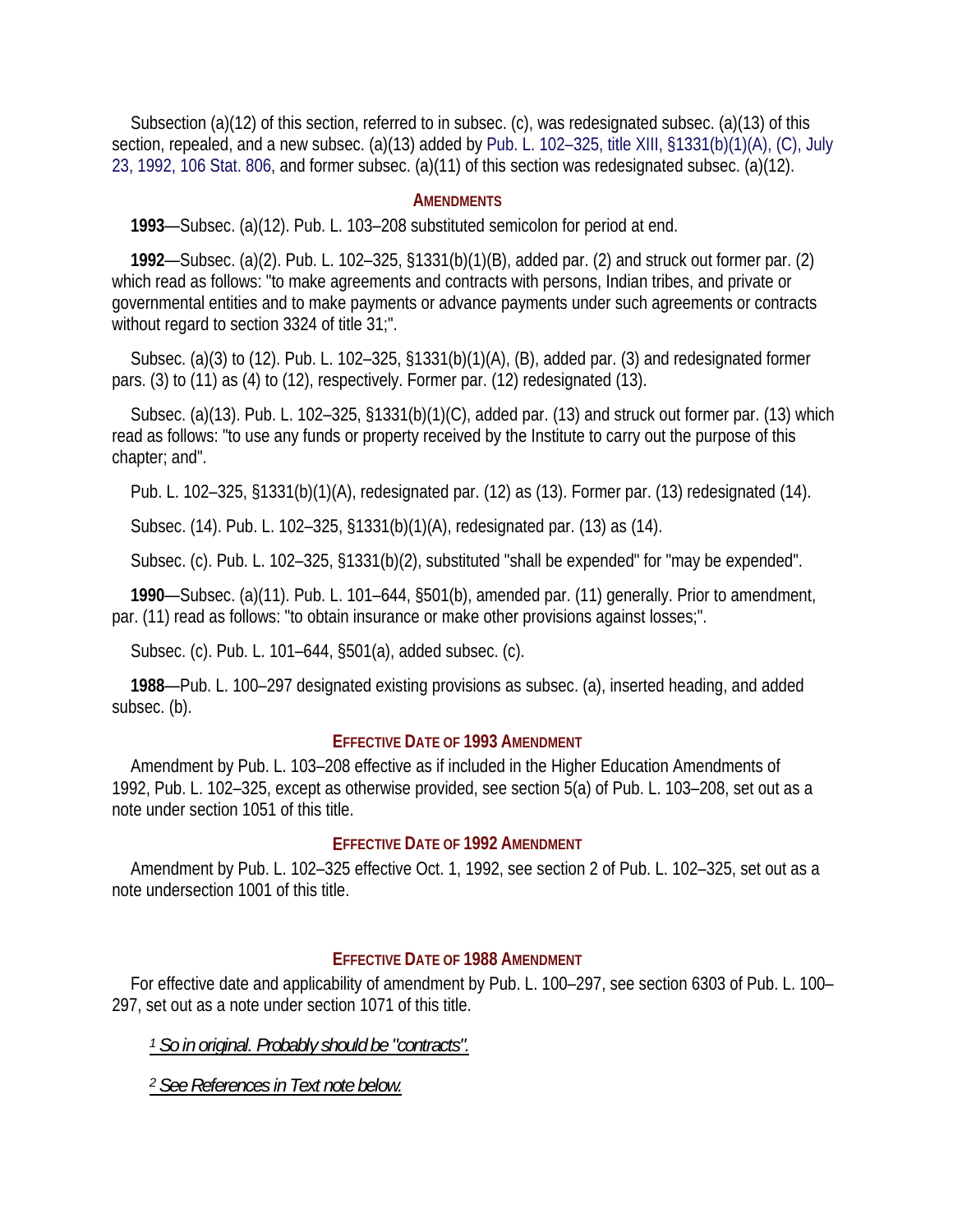## **§4415. President of Institute**

## **(a) Appointment**

The Institute shall have a President who shall be appointed by the Board. The President of the Institute shall serve as the chief executive officer of the Institute. Subject to the direction of the Board and the general supervision of the Chairman of the Board, the President of the Institute shall have the responsibility for carrying out the policies and functions of the Institute and shall have authority over all personnel and activities of the Institute.

## **(b) Compensation**

The President of the Institute shall be paid at a rate not to exceed the maximum rate of basic pay payable for grade GS–18 of the General Schedule.

(Pub. L. 99–498, title XV, §1508, Oct. 17, 1986, 100 Stat. 1604.)

## **REFERENCES IN OTHER LAWS TO GS–16, 17, OR 18 PAY RATES**

References in laws to the rates of pay for GS–16, 17, or 18, or to maximum rates of pay under the General Schedule, to be considered references to rates payable under specified sections of Title 5, Government Organization and Employees, see section 529 [title I, §101(c)(1)] of Pub. L. 101–509, set out in a note under section 5376 of Title 5.

### **§4416. Staff of Institute**

### **(a) Exemption from civil service**

Except as otherwise provided in this section, title 5 shall not apply to the Institute.

### **(b) Appointment and compensation**

(1) The President of the Institute, with the approval of the Board, shall have the authority to appoint, fix the compensation of (including health and retirement benefits), and prescribe the duties of, such officers and employees as the President of the Institute deems necessary for the efficient administration of the Institute.

(2) The President of the Institute shall fix the basic compensation for officers and employees of the Institute at rates comparable to the rates in effect under the General Schedule for individuals with comparable qualifications and positions, to whom chapter 51 of title 5 applies. If the Board determines that such action is necessary for purposes of recruitment or retention of officers or employees necessary to the functions of the Institute, the Board is authorized, by formal action, to establish a rate of, or a range for, basic compensation that is comparable to the rate of compensation paid to officers or employees having similar duties and responsibilities in other institutions of higher education.

(3)(A) Not later than 180 days after the President of the Institute is appointed, the President of the Institute shall make policies and procedures governing—

(i) the establishment of positions at the Institute,

(ii) basic compensation for such positions (including health and retirement benefits),

(iii) entitlement to compensation,

(iv) conditions of employment,

(v) discharge from employment,

(vi) the leave system, and

(vii) such other matters as may be appropriate.

(B) Rules and regulations promulgated with respect to discharge and conditions of employment shall require—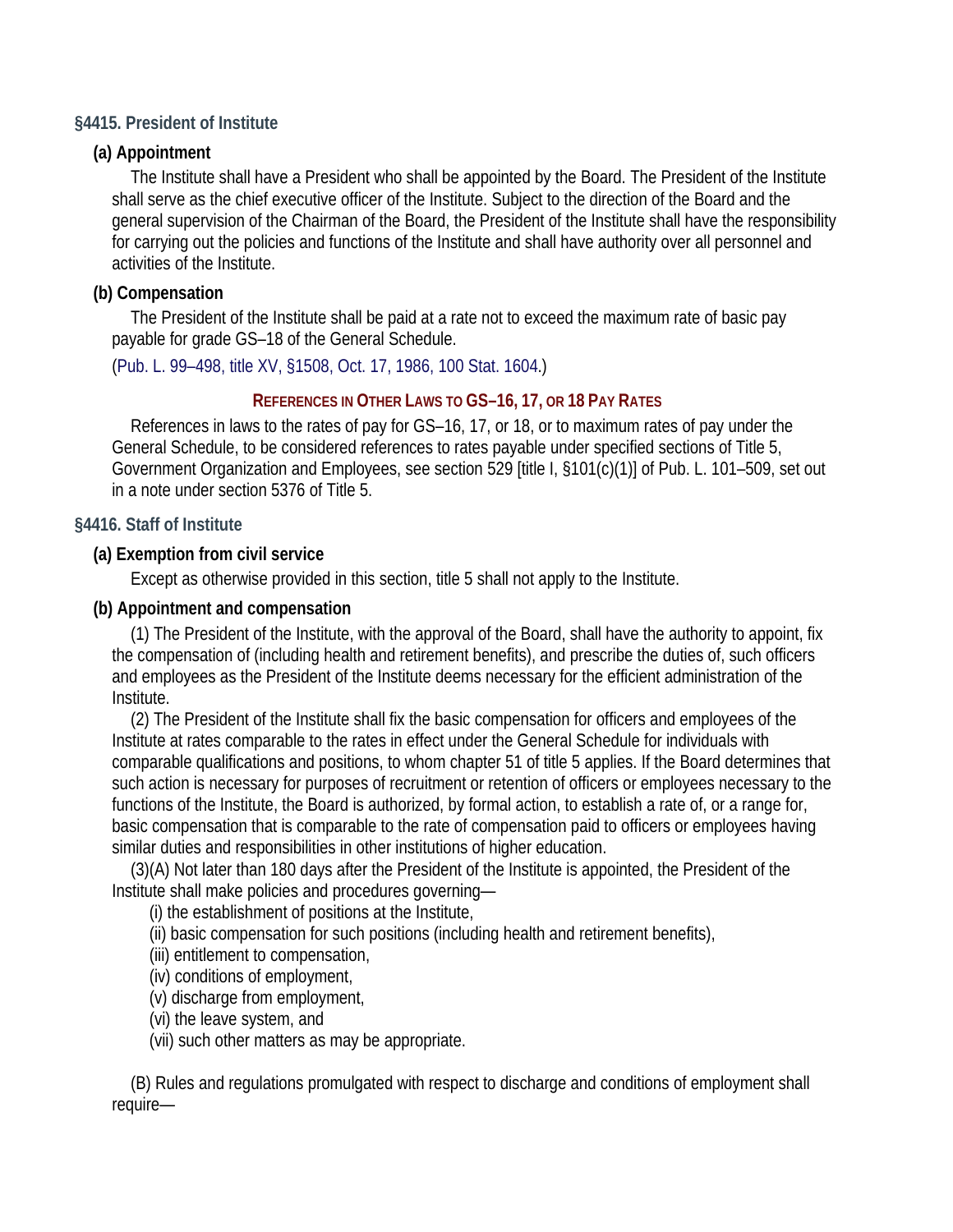(i) that procedures be established for the rapid and equitable resolution of grievances of such individuals; and

(ii) that no individual may be discharged without notice of the reasons therefor and an opportunity for a hearing under procedures that comport with the requirements of due process.

# **(c) Appeal to Board**

Any officer or employee of the Institute may appeal to the Board any determination by the President of the Institute to not re-employ or to discharge such officer or employee. Upon appeal, the Board may, in writing, overturn the determination of the President of the Institute with respect to the employment of such officer or employee.

# **(d) No reduction in classification or compensation**

Individuals who elect to remain civil service employees shall be transferred in accordance with applicable laws and regulations relating to the transfer of functions and personnel, except that any such transfer shall not result in a reduction in classification or compensation with respect to any such individual for at least one year after the date on which such transfer occurs.

# **(e) Leave**

(1) Any individual who—

(A) elects under subsection (g) of this section to be covered under the provisions of this section, or (B) is an employee of the Federal Government and is transferred or reappointed, without a break in service, from a position under a different leave system to the Institute, shall be credited for purposes of the leave system provided under rules and regulations promulgated pursuant to subsection (b) of this section, with the annual and sick leave to the credit of such individual immediately before the effective date of such election, transfer, or reappointment.

(2) Upon termination of employment with the Institute, any annual leave remaining to the credit of an individual within the purview of this section shall be liquidated in accordance with sections 5551(a) and 6306 of title 5, except that leave earned or accrued under rules and regulations promulgated pursuant to subsection (b) of this section shall not be so liquidated.

(3) In the case of any individual who is transferred, promoted, or reappointed, without break in service, to a position in the Federal Government under a different leave system, any remaining leave to the credit of such person earned or credited under the rules and regulations promulgated pursuant to subsection (b) of this section shall be transferred to the credit of such individual in the employing agency on an adjusted basis in accordance with the rules and regulations which shall be promulgated by the Office of Personnel Management.

# **(f) Applicability**

(1) This section shall apply to any individual appointed after October 17, 1986, for employment in the Institute. Except as provided in subsections (d) and (g) of this section, the enactment of this chapter shall not affect—

(A) the continued employment of any individual employed before October 17, 1986; or

(B) such individual's right to receive the compensation attached to such position.

(2) This section shall not apply to an individual whose services are procured by the Institute pursuant to a written procurement contract.

(3) This section shall not apply to employees of an entity performing services pursuant to a written contract with the Institute.

# **(g) Termination of civil service positions**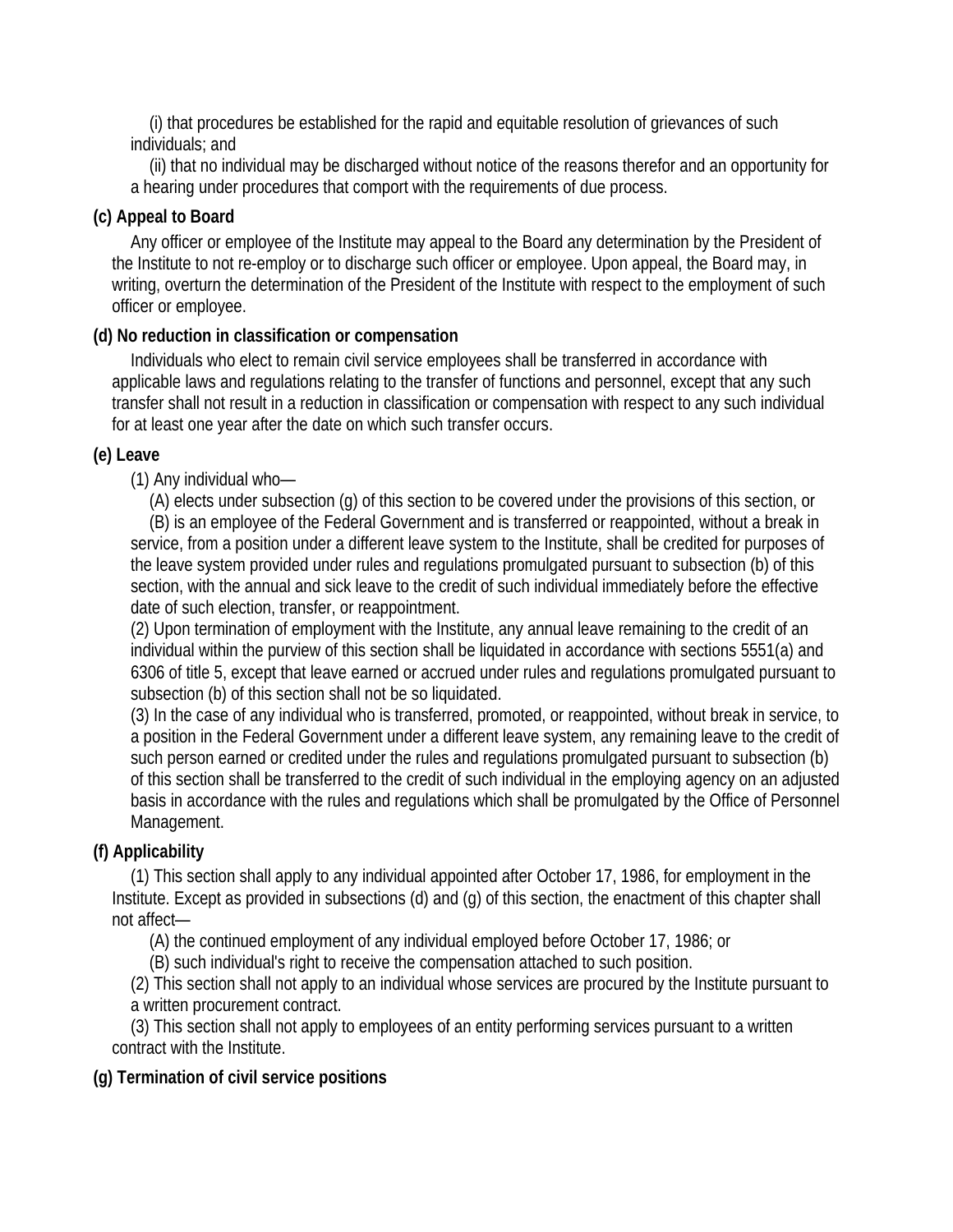(1) On June 30, 1989, any position at the Institute which is occupied by an individual in the civil service shall terminate. During such period, such individual may make an irrevocable election to be covered under the provisions of this section, except that any such individual who is subject to subchapter III of chapter 83 of title 5 may elect to continue to be subject to such subchapter, and any such individual who is subject to chapter 84 of such title may elect to continue to be subject to such chapter.

(2) Any individual who makes an election under paragraph (1) to continue to be subject to subchapter III of chapter 83 of title 5 or chapter 84 of such title shall, so long as continually employed by the Institute without a break in service subject to such subchapter or such chapter 84, as the case may be, continue to be treated as an employee subject to such subchapter or such chapter 84, as the case may be. Employment by the Institute without a break of continuity in service shall be considered to be employment by the United States Government for the purpose of such subchapter or such chapter 84, as the case may be. The Institute shall be responsible for making the contributions required to be made by an employing agency under such subchapter or such chapter 84, as the case may be.

### **(h) Collective bargaining**

The Institute shall be considered an agency for the purpose of chapter 71 of title 5.

#### **(i) Workmen's compensation**

Employees of the Institute shall receive compensation for work injuries and illnesses in accordance with chapter 81 of title 5.

(Pub. L. 99–498, title XV, §1509, Oct. 17, 1986, 100 Stat. 1604; Pub. L. 100–297, title V, §5406(a), Apr. 28, 1988, 102 Stat. 417; Pub. L. 102–325, title XIII, §1331(c), July 23, 1992,106 Stat. 806; Pub. L. 103– 382, title III, §386(a), Oct. 20, 1994, 108 Stat. 4020.)

#### **REFERENCES IN TEXT**

The General Schedule, referred to in subsec. (b)(2), is set out under section 5332 of Title 5, Government Organization and Employees.

#### **AMENDMENTS**

**1994**—Subsec. (f). Pub. L. 103–382 amended heading and text of subsec. (f) generally. Prior to amendment, text read as follows: "This section shall apply to any individual appointed after October 17, 1986, for employment in the Institute. Except as provided in subsections (d) and (g) of this section, the enactment of this chapter shall not affect—

"(1) the continued employment of any individual employed immediately before October 17, 1986, or

"(2) such individual's right to receive the compensation attached to such position."

**1992**—Subsec. (b)(2). Pub. L. 102–325 amended par. (2) generally. Prior to amendment, par. (2) read as follows: "The President of the Institute shall fix the basic compensation for officers and employees of the Institute at rates comparable to the rates in effect under the General Schedule for individuals with comparable qualifications, and holding comparable positions, to whom chapter 51 of title 5 applies."

**1988**—Subsec. (g)(1). Pub. L. 100–297 substituted "On June 30, 1989" for "At the end of the 2-year period beginning on the date referred to in section 4421(f) of this title".

# **EFFECTIVE DATE OF 1992 AMENDMENT**

Amendment by Pub. L. 102–325 effective Oct. 1, 1992, see section 2 of Pub. L. 102–325, set out as a note undersection 1001 of this title.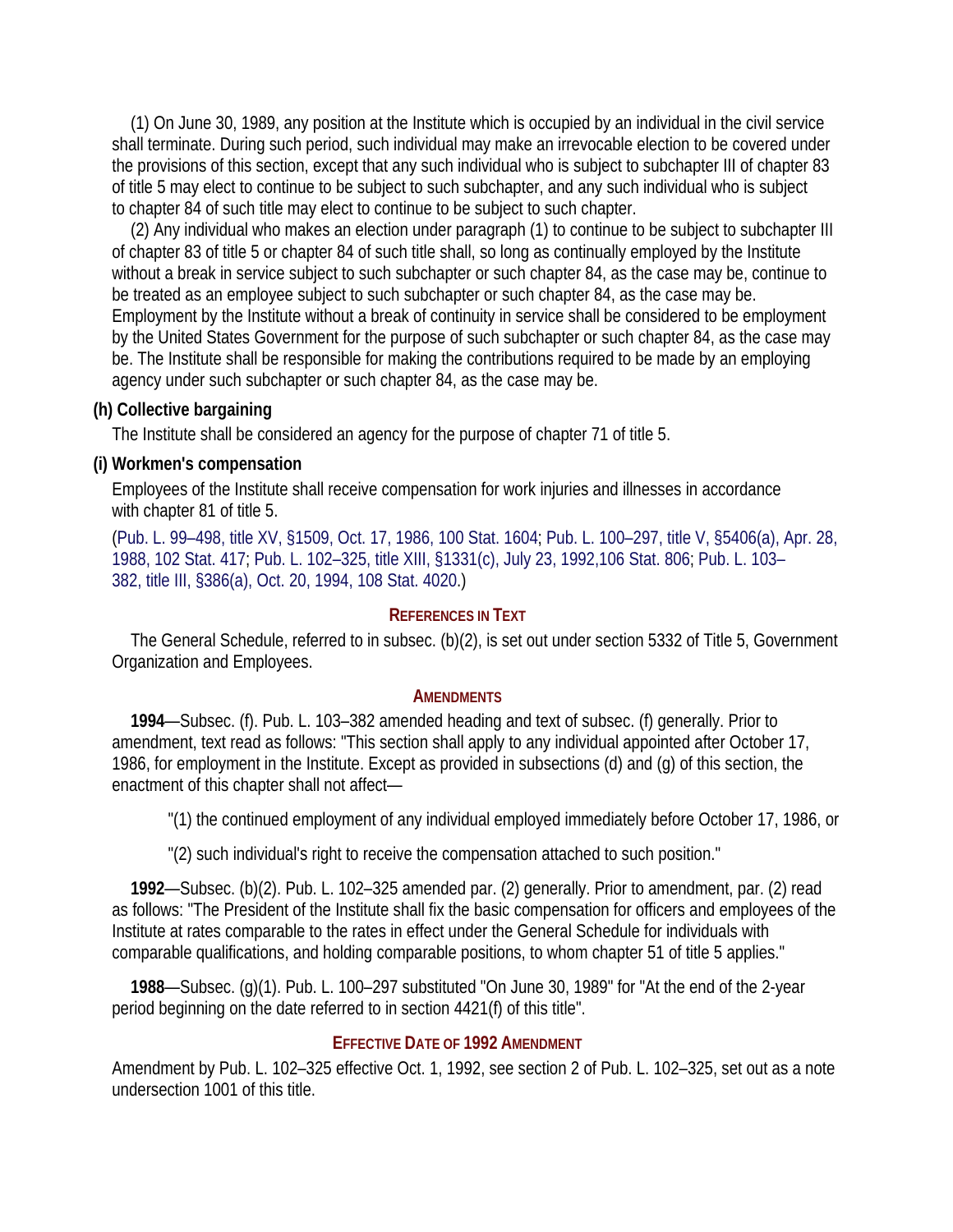#### **EFFECTIVE DATE OF 1988 AMENDMENT**

For effective date and applicability of amendment by Pub. L. 100–297, see section 6303 of Pub. L. 100– 297, set out as a note under section 1071 of this title.

### **§4417. Functions of Institute**

### **(a) Primary functions**

The primary functions of the Institute shall be—

(1) to provide scholarly study of, and instruction in, Indian art and culture, and

(2) to establish programs which culminate in the awarding of degrees in the various fields of Indian art and culture.

### **(b) Administrative entities**

(1) The Board shall be responsible for establishing the policies and internal organization that relate to the control and monitoring of all subdivisions, administrative entities, and departments of the Institute.

(2) The specific responsibilities of each subdivision, entity, and department of the Institute are solely within the discretion of the Board, or its designee.

(3) The Board shall establish, within the Institute, departments for the study of culture and arts and for research and exchange, and a museum. The Board shall establish the areas of competency for the departments created under this paragraph, which may include (but are not limited to) Departments of Arts and Sciences, Visual Arts, Performing Arts, Language, Literature and Museology and a learning resources center, programs of institutional support and development, research programs, fellowship programs, seminars, publications, scholar-in-residence programs and inter-institutional programs of cooperation at national and international levels.

# **(c) Other programs**

In addition to the centers and programs described in subsection (b) of this section, the Institute shall develop such programs and centers as the Board determines are necessary to—

(1) foster research and scholarship in Indian art and culture through—

- (A) resident programs;
- (B) cooperative programs; and
- (C) grant programs;
- (2) complement existing tribal programs for the advancement of Indian art and culture; and

(3) coordinate efforts to preserve, support, revitalize, and develop evolving forms of Indian art and culture.

(Pub. L. 99–498, title XV, §1510, Oct. 17, 1986, 100 Stat. 1606; Pub. L. 101–644, title V, §502, Nov. 29, 1990, 104 Stat. 4668; Pub. L. 102–325, title XIII, §1331(d), July 23, 1992, 106 Stat. 807.)

### **AMENDMENTS**

**1992**—Subsec. (b). Pub. L. 102–325 amended subsec. (b) generally. Prior to amendment, subsec. (b) read as follows: "There shall be established within the Institute—

"(1) a Center for Culture and Art Studies to be administered by a director (appointed by the President of the Institute, with the approval of the Board), which shall include (but not be limited to) Departments of Arts and Sciences, Visual Arts, Performing Arts, Language, Literature, and Museology;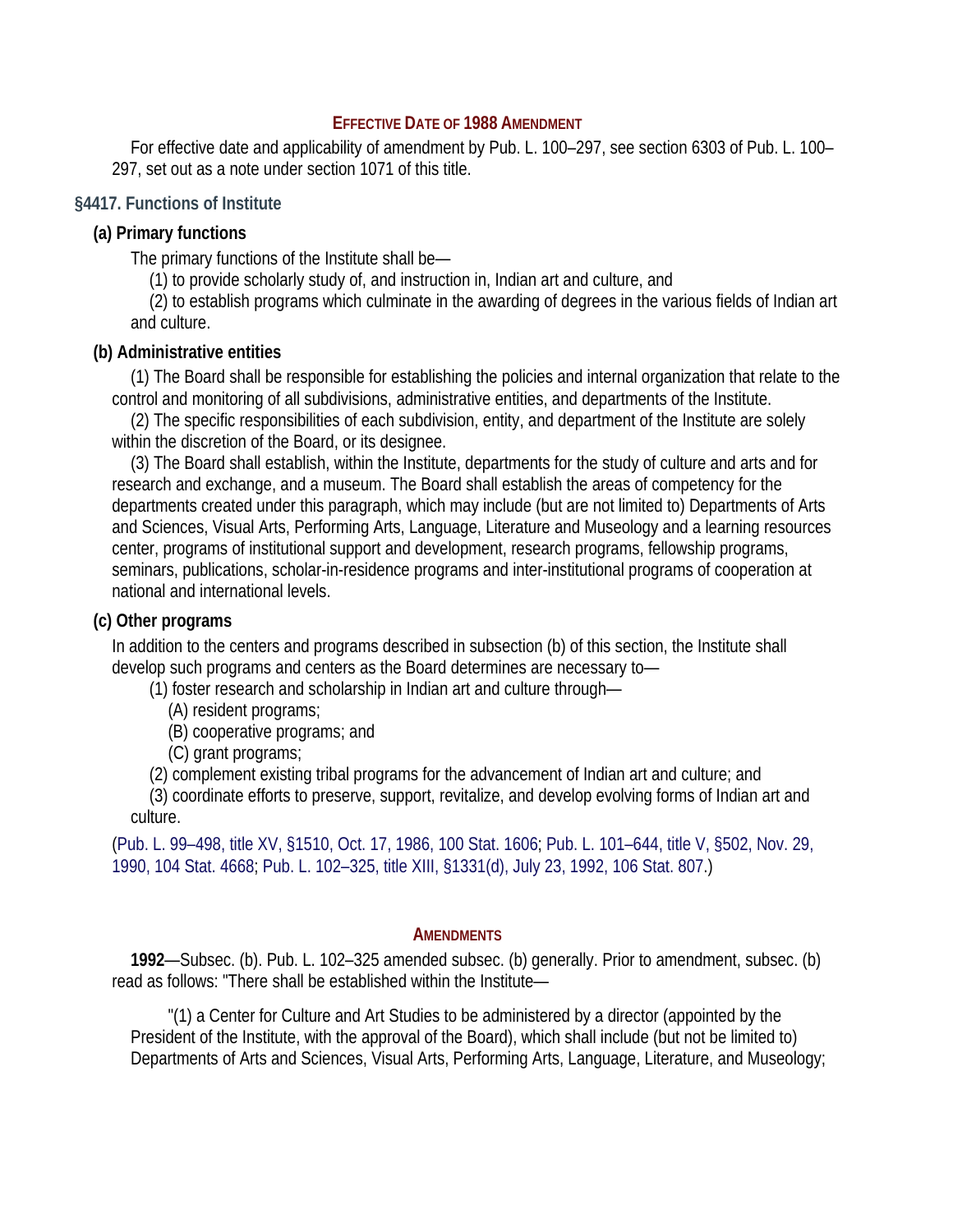"(2) a Center for Research and Cultural Exchange, administered by a director (appointed by the President of the Institute, with the approval of the Board), which shall include—

"(A) a learning resources center;

"(B) programs of institutional support and development;

"(C) research programs;

"(D) fellowship programs;

"(E) seminars;

"(F) publications;

"(G) scholar-in-residence and artist-in-residence programs; and

"(H) inter-institutional programs of cooperation at national and international levels; and

"(3) a Museum of American Indian and Alaska Native Arts, which shall be under the direction of the President of the Institute."

**1990**—Subsec. (b)(2). Pub. L. 101–644, §502(1), redesignated subpars. (B) to (I) as (A) to (H), respectively, and struck out former subpar. (A) which related to a museum of Indian arts.

Subsec. (b)(3). Pub. L. 101–644, §502(2)–(4), added par. (3).

## **EFFECTIVE DATE OF 1992 AMENDMENT**

Amendment by Pub. L. 102–325 effective Oct. 1, 1992, see section 2 of Pub. L. 102–325, set out as a note undersection 1001 of this title.

## **§4418. Indian preference**

# **(a) In general**

Notwithstanding any other provision of Federal or State law, the Institute is authorized to develop a policy or policies for the Institute to extend preference to Indians in—

(1) admissions to, and enrollment in, programs conducted by the Institute,

(2) employment by the Institute, and

(3) contracts, fellowships, and grants awarded by the Institute.

# **(b) Hiring preference**

In carrying out section 4416(b)(1) of this title, the President of the Institute shall, to the maximum extent practicable, give preference in hiring to Indians.

(Pub. L. 99–498, title XV, §1511, Oct. 17, 1986, 100 Stat. 1607; Pub. L. 102–325, title XIII, §1331(e), July 23, 1992, 106 Stat. 807.)

### **AMENDMENTS**

**1992**—Subsec. (a). Pub. L. 102–325 inserted "develop a policy or policies for the Institute to" after "is authorized to".

# **EFFECTIVE DATE OF 1992 AMENDMENT**

Amendment by Pub. L. 102–325 effective Oct. 1, 1992, see section 2 of Pub. L. 102–325, set out as a note undersection 1001 of this title.

**§4419. Nonprofit and nonpolitical nature of Institute** 

**(a) Stock**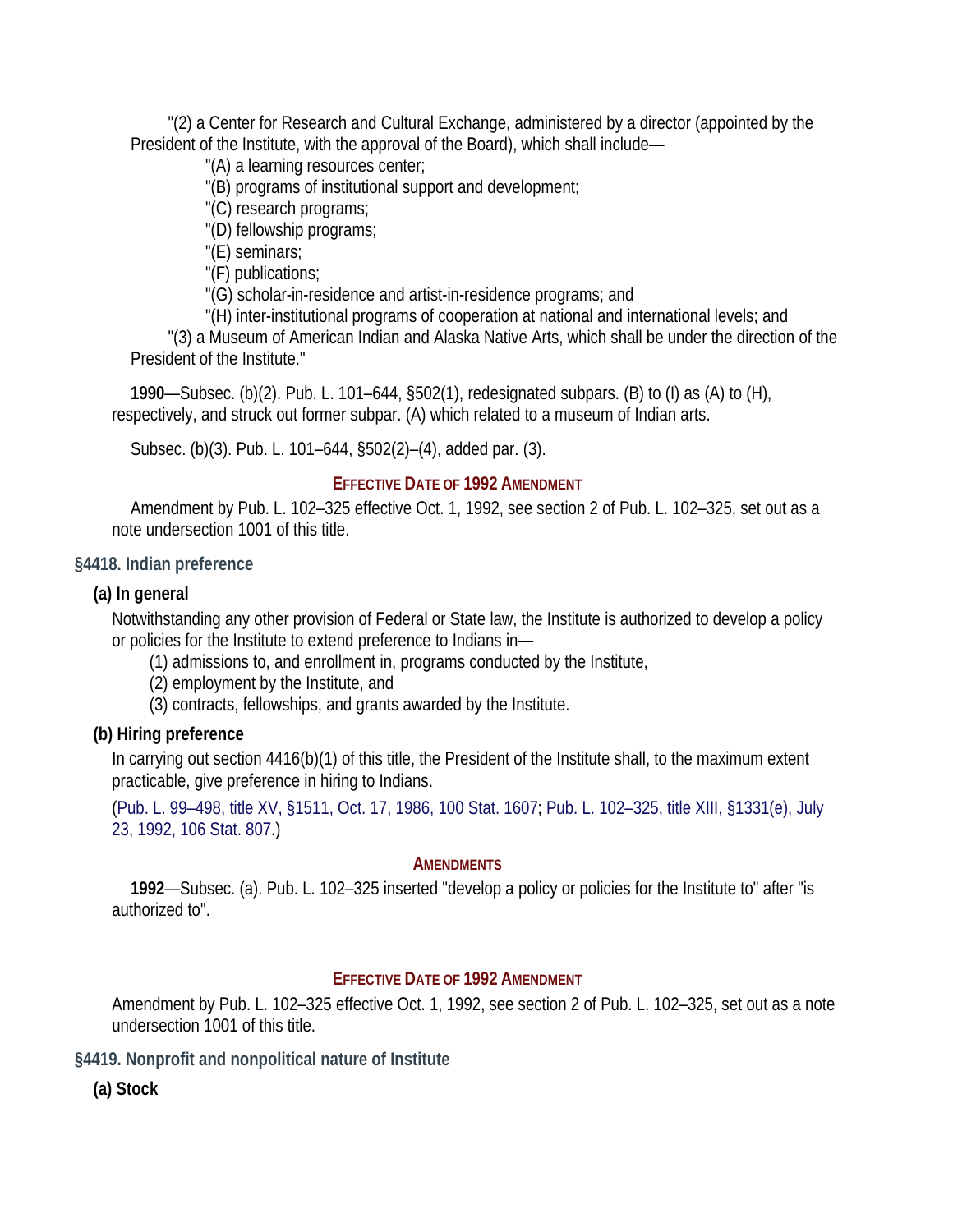The Institute shall have no power to issue any shares of stock or to declare or pay any dividends.

# **(b) Nonprofit nature**

No part of the income or assets of the Institute shall inure to the benefit of any director, officer, employee, or any other individual except as salary or reasonable compensation for services.

# **(c) Nonpolitical nature**

The Institute may not contribute to, or otherwise support, any political party or candidate for elective public office.

(Pub. L. 99–498, title XV, §1512, Oct. 17, 1986, 100 Stat. 1607.)

# **§4420. Tax status; tort liability**

## **(a) Tax status**

The Institute and the franchise, capital, reserves, income, and property of the Institute shall be exempt from all taxation now or hereafter imposed by the United States, by any Indian tribe, or by any State or political subdivision thereof.

# **(b) Tort liability**

(1) The Institute shall be subject to liability relating to tort claims only to the extent a Federal agency is subject to such liability under chapter 171 of title 28.

(2) For purposes of chapter 171 of title 28, the Institute shall be treated as a Federal agency (within the meaning of section 2671 of such title).

(3) For purposes of chapter 171 of title 28, the President of the Institute shall be deemed the head of the Agency.

(Pub. L. 99–498, title XV, §1513, Oct. 17, 1986, 100 Stat. 1608; Pub. L. 100–446, title II, Sept. 27, 1988, 102 Stat. 1818.)

### **AMENDMENTS**

**1988**—Pub. L. 100–446 inserted "; tort liability" in section catchline, designated existing provisions as subsec. (a) and inserted heading, and added subsec. (b).

# **§4421. Transfer of functions**

# **(a) Institute of American Indian Arts**

There are hereby transferred to the Institute of American Indian and Alaska Native Culture and Art Development, and such Institute shall perform, the functions of the Institute of American Indian Arts established by the Secretary in 1962.

# **(b) Certain matters relating to transferred functions**

(1) Subject to subsection (d) of this section, all personnel, liabilities, contracts, real property (including the collections of the museum located on the site known as the "Santa Fe Indian School" but not the museum building), personal property, assets, and records as are determined by the Director of the Office of Management and Budget to be employed, held, or used primarily in connection with any function transferred under the provisions of this chapter (regardless of the administrative entity providing the services on the date before the transfer) shall be transferred to the Institute.

(2) Personnel engaged in functions transferred by this chapter shall be transferred in accordance with applicable laws and regulations relating to the transfer of functions, except that such transfer shall be without reduction in classification or compensation for one year after such transfer.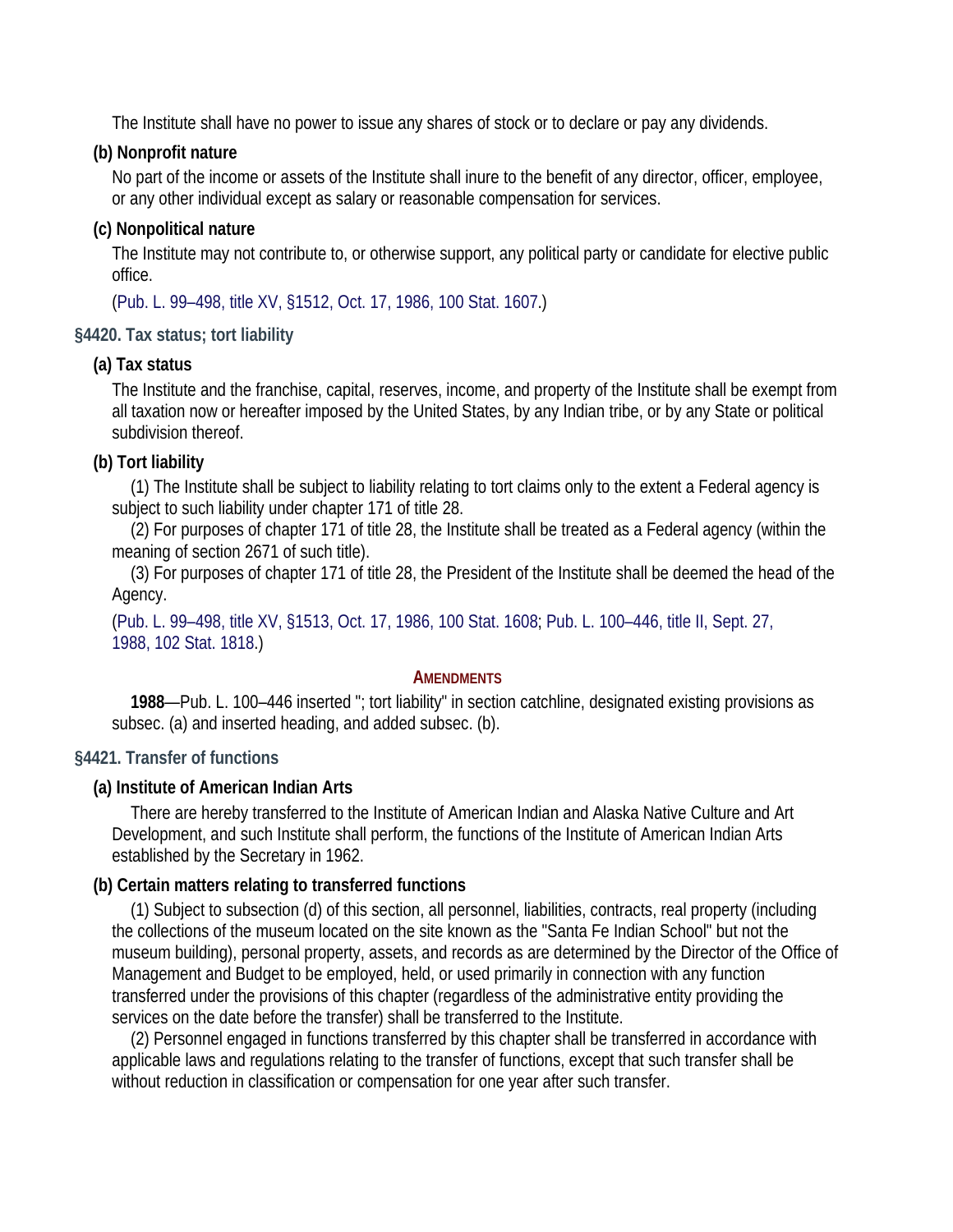## **(c) References in other laws**

All laws and regulations relating to the Institute of American Indian Arts established by the Secretary in 1962 shall, insofar as such laws and regulations are appropriate, and not inconsistent with the provisions of this chapter, remain in full force and effect and apply with respect to the Institute. All references in any other Federal law to the Institute of American Indian Arts, or any officer transferred to the Institute of American Indian and Alaska Native Culture and Arts Development under subsection (b) of this section, shall be deemed to refer to the Institute of American Indian and Alaska Native Culture and Arts Development or an officer of the Institute of American Indian and Alaska Native Culture and Arts Development.

# **(d) Forgiveness of amounts owed; hold harmless**

(1) Subject to paragraph (2)—

(A) the Institute shall be responsible for all obligations of the Institute incurred after June 2, 1988, and (B) the Secretary shall be responsible for all obligations of the Institute incurred on or before June 2, 1988, including those which accrued by reason of any statutory, contractual, or other reason prior to June 2, 1988, which became payable within two years of June 2, 1988.

(2) With respect to all programs of the Federal Government, in whatever form or from whatever source derived, the Institute shall only be held responsible for actions and requirements, either administrative, regulatory, or statutory in nature, for events which occurred after July 1, 1988, including the submission of reports, audits, and other required information. The United States may not seek any monetary damages or repayment for the commission of events, or omission to comply with either administrative or regulatory requirements, for any action which occurred prior to June 2, 1988.

(Pub. L. 99–498, title XV, §1514, Oct. 17, 1986, 100 Stat. 1608; Pub. L. 100–153, §8, Nov. 5, 1987, 101 Stat. 887; Pub. L. 100–297, title V, §5406(d), Apr. 28, 1988, 102 Stat. 418; Pub. L. 101–644, title V, §503, Nov. 29, 1990, 104 Stat. 4669; Pub. L. 102–325, title XIII, §1331(f), July 23, 1992, 106 Stat. 807.)

### **AMENDMENTS**

**1992**—Subsec. (b)(1). Pub. L. 102–325, §1331(f)(1), substituted "Subject to subsection (d) of this section, all personnel" for "All personnel".

Subsec. (d)(2). Pub. L. 102–325, §1331(f)(2), substituted "monetary damages" for "monetary damage".

**1990**—Subsec. (d). Pub. L. 101–644, §503, added subsec. (d) and struck out former subsec. (d) which read as follows: "Unless the Board provides otherwise, the Secretary of the Interior shall, until October 1, 1989, provide such technical and support assistance to the Institute as the Secretary determines reasonable or necessary to assist the Institute. Such assistance shall include audit, accounting, computer services, and building and maintenance services."

Subsecs. (e), (f). Pub. L. 101–644, §503(1), struck out subsec. (e) which related to completion of transfers, final date of control of Institute by Secretary, payment of unexpended or unobligated funds, and responsibility for subsequently incurred obligations, and subsec. (f) which related to contract with University of New Mexico, terms of contract, and composition of advisory council.

**1988**—Subsec. (e)(3), (4). Pub. L. 100–297 added pars. (3) and (4).

**1987**—Subsec. (d). Pub. L. 100–153, §8(1), (2), substituted "Unless the Board provides otherwise" for "During the 2-year period beginning on the date referred to in subsection (f) of this section" and inserted ", until October 1, 1989," after "Secretary of the Interior shall".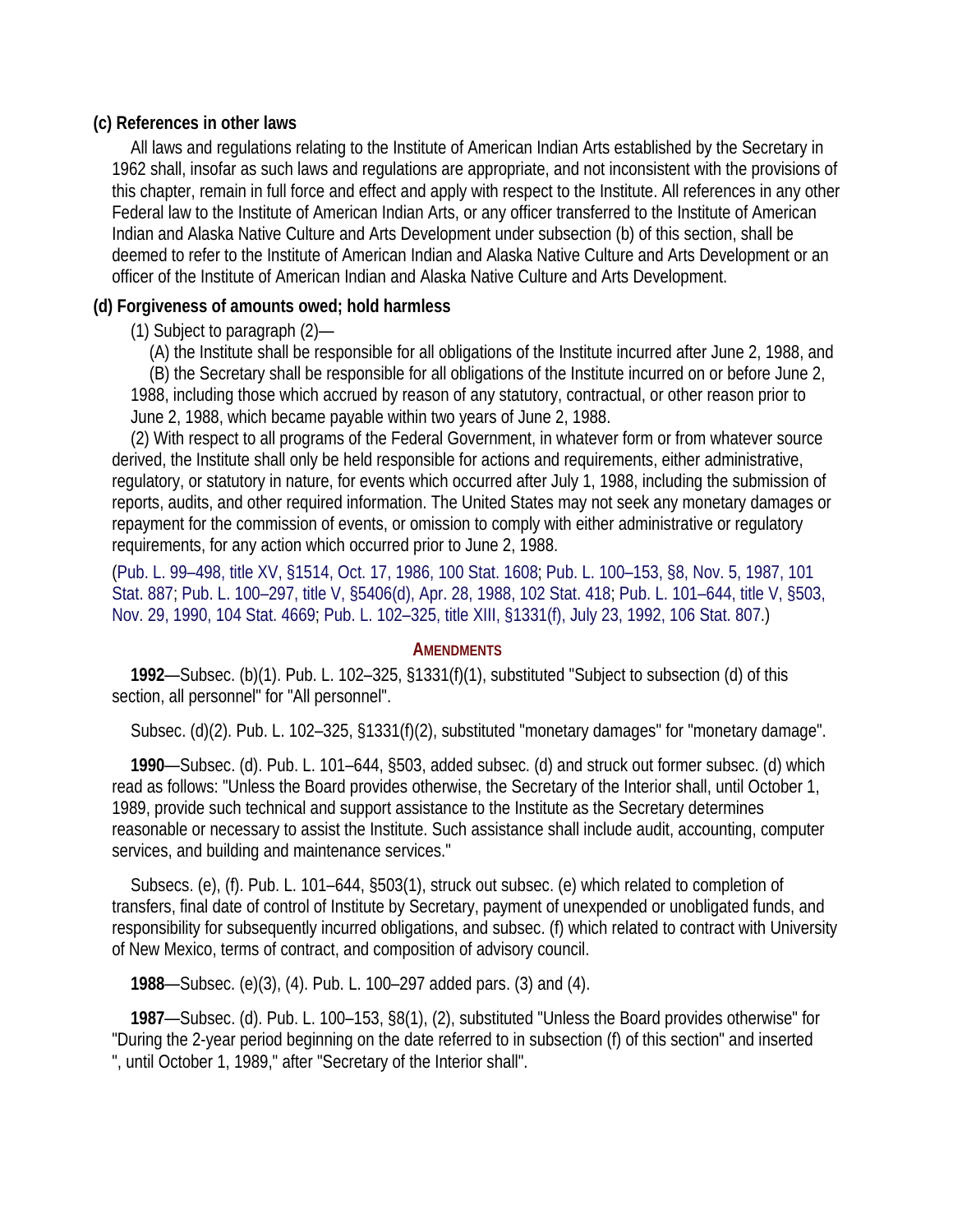Subsec. (e). Pub. L. 100–153, §8(3), added subsec. (e) and struck out former subsec. (e) which read as follows: "During the period beginning on October 17, 1986, and ending on the date referred to in subsection (f) of this section, the Advisory Board for Institute of American Indian Arts shall continue to act in an advisory role for the Board and the Institute of American Indian and Alaska Native Culture and Arts Development."

Subsec. (f). Pub. L. 100–153, §8(3), added subsec. (f) and struck out former subsec. (f) which read as follows: "The provisions of this section (other than subsection (e) of this section) shall take effect on October 1, 1986."

#### **EFFECTIVE DATE OF 1992 AMENDMENT**

Amendment by Pub. L. 102–325 effective Oct. 1, 1992, see section 2 of Pub. L. 102–325, set out as a note undersection 1001 of this title.

#### **EFFECTIVE DATE OF 1988 AMENDMENT**

For effective date and applicability of amendment by Pub. L. 100–297, see section 6303 of Pub. L. 100– 297, set out as a note under section 1071 of this title.

#### **§4422. Reports**

#### **(a) Annual report**

The President of the Institute shall submit an annual report to the Congress and to the Board concerning the status of the Institute during the 12 calendar months preceding the date of the report. Such report shall include, among other matters, a detailed statement of all private and public funds, gifts, and other items of a monetary value received by the Institute during such 12-month period and the disposition thereof as well as any recommendations for improving the Institute.

#### **(b) Budget proposal**

(1) After September 30, 1988 and for each fiscal year thereafter, the Board shall submit a budget proposal to the Congress.

(2) A budget proposal under this subsection shall be submitted not later than April 1 of each calendar year and shall propose a budget for the Institute for the 2 fiscal years succeeding the fiscal year during which such proposal is submitted.

(3) In determining the amount of funds to be appropriated to the Institute on the basis of such proposals, the Congress shall not consider the amount of private fundraising or bequests made on behalf of the Institute during any preceding fiscal year.

(Pub. L. 99–498, title XV, §1515, Oct. 17, 1986, 100 Stat. 1609; Pub. L. 100–297, title V, §5406(f), Apr. 28, 1988, 102 Stat. 418; Pub. L. 102–325, title XIII, §1331(g), July 23, 1992,106 Stat. 807.)

#### **AMENDMENTS**

**1992**—Subsec. (b). Pub. L. 102–325 redesignated pars. (2) to (4) as (1) to (3), respectively, and struck out former par. (1) which read as follows: "Prior to October 1, 1988, the Board shall submit a budget proposal to the Secretary of the Interior. The Secretary shall submit that proposal to the Congress."

**1988**—Subsec. (b)(1). Pub. L. 100–297, §5406(f)(1), substituted "Prior to October 1, 1988" for "During the 2-year period beginning on the date referred to in section 4421(f) of this title".

Subsec. (b)(2). Pub. L. 100–297, §5406(f)(2), substituted "September 30, 1988" for "the period described in paragraph (1)".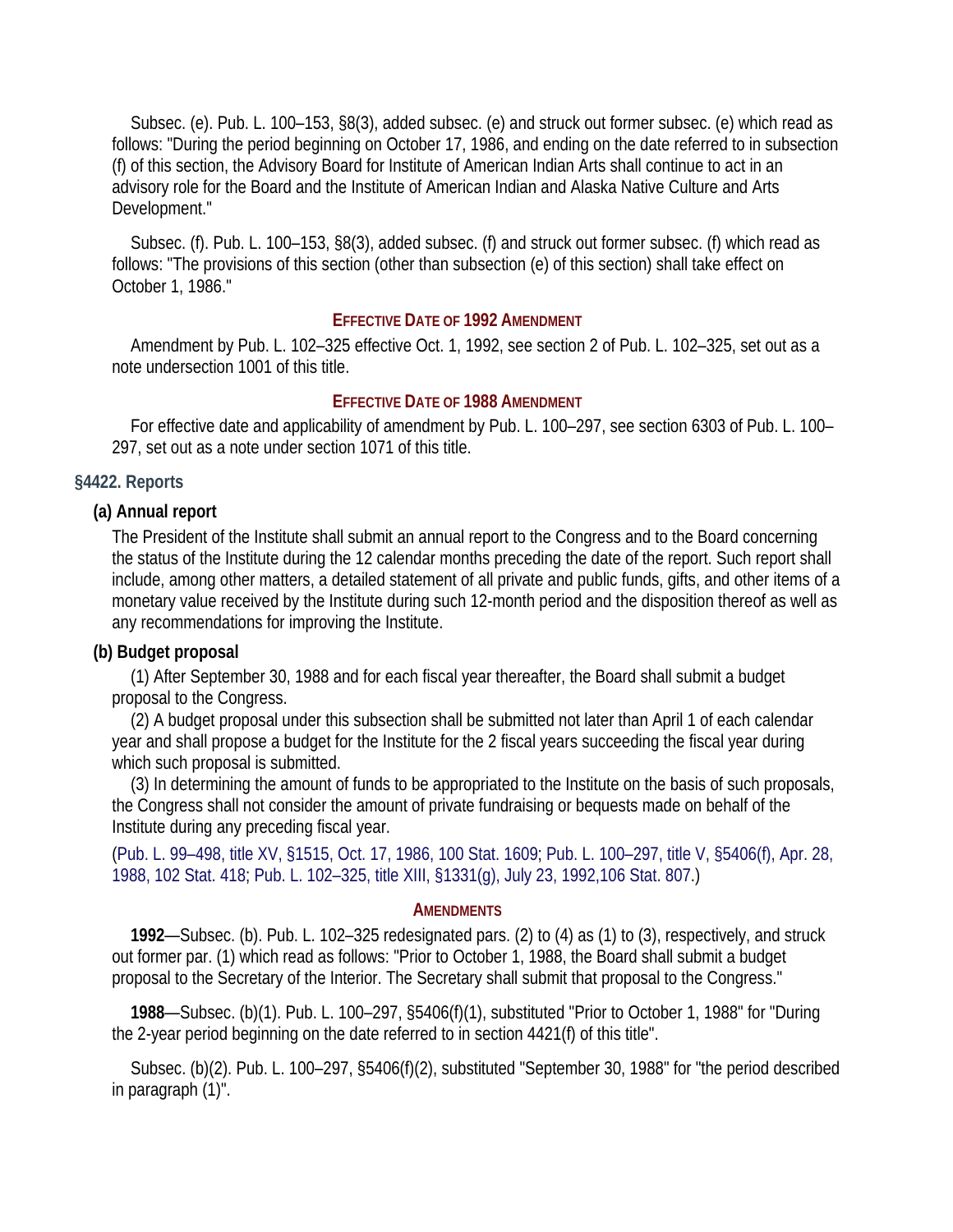#### **EFFECTIVE DATE OF 1992 AMENDMENT**

Amendment by Pub. L. 102–325 effective Oct. 1, 1992, see section 2 of Pub. L. 102–325, set out as a note undersection 1001 of this title.

#### **EFFECTIVE DATE OF 1988 AMENDMENT**

For effective date and applicability of amendment by Pub. L. 100–297, see section 6303 of Pub. L. 100– 297, set out as a note under section 1071 of this title.

#### **TERMINATION OF REPORTING REQUIREMENTS**

For termination, effective May 15, 2000, of provisions in subsec. (a) of this section relating to submitting an annual report to Congress, and provisions in subsec. (b) of this section relating to submitting annual budget proposal to Congress, see section 3003 of Pub. L. 104–66, as amended, set out as a note under section 1113 of Title 31, Money and Finance, and page 201 of House Document No. 103–7.

#### **§4423. Headquarters**

Santa Fe, New Mexico, shall be maintained as the location for the Institute of Indian and Alaska Native Culture and Arts Development. To facilitate this action and the continuity of programs being provided at the Institute of American Indian Arts, the Board may enter into negotiations with State and local governments for such exchanges or transfers of lands and such other assistance as may be required.

(Pub. L. 99–498, title XV, §1516, Oct. 17, 1986, 100 Stat. 1609; Pub. L. 102–325, title XIII, §1331(h), July 23, 1992, 106 Stat. 807.)

#### **AMENDMENTS**

**1992**—Pub. L. 102–325 struck out "The site of the Institute of American Indian Arts, at" before "Santa Fe, New Mexico" and substituted "the Board may enter" for "the Secretary may enter".

## **EFFECTIVE DATE OF 1992 AMENDMENT**

Amendment by Pub. L. 102–325 effective Oct. 1, 1992, see section 2 of Pub. L. 102–325, set out as a note undersection 1001 of this title.

#### **§4424. Compliance with other Acts**

#### **(a) In general**

The Institute shall comply with the provisions of—

(1) Public Law 95–341 (42 U.S.C. 1996 [, 1996a]), popularly known as the American Indian Religious Freedom Act,

(2) the Archeological Resources Protection Act of 1979 (16 U.S.C. 470aa et seq.), and

(3) division A of subtitle III of title 54.

#### **(b) Criminal laws**

All Federal criminal laws relating to larceny, embezzlement, or conversion of the funds or the property of the United States shall apply to the funds and property of the Institute.

#### **(c) Other Federal assistance**

(1) Funds received by the institute  $1$  pursuant to this chapter  $2$  shall not be regarded as Federal money for purposes of meeting any matching requirements for any Federal grant, contract or cooperative agreement.

(2) The Institute shall not be subject to any provision of law requiring that non-Federal funds or other moneys be used in part to fund any grant, contract, cooperative agreement, or project as a condition to the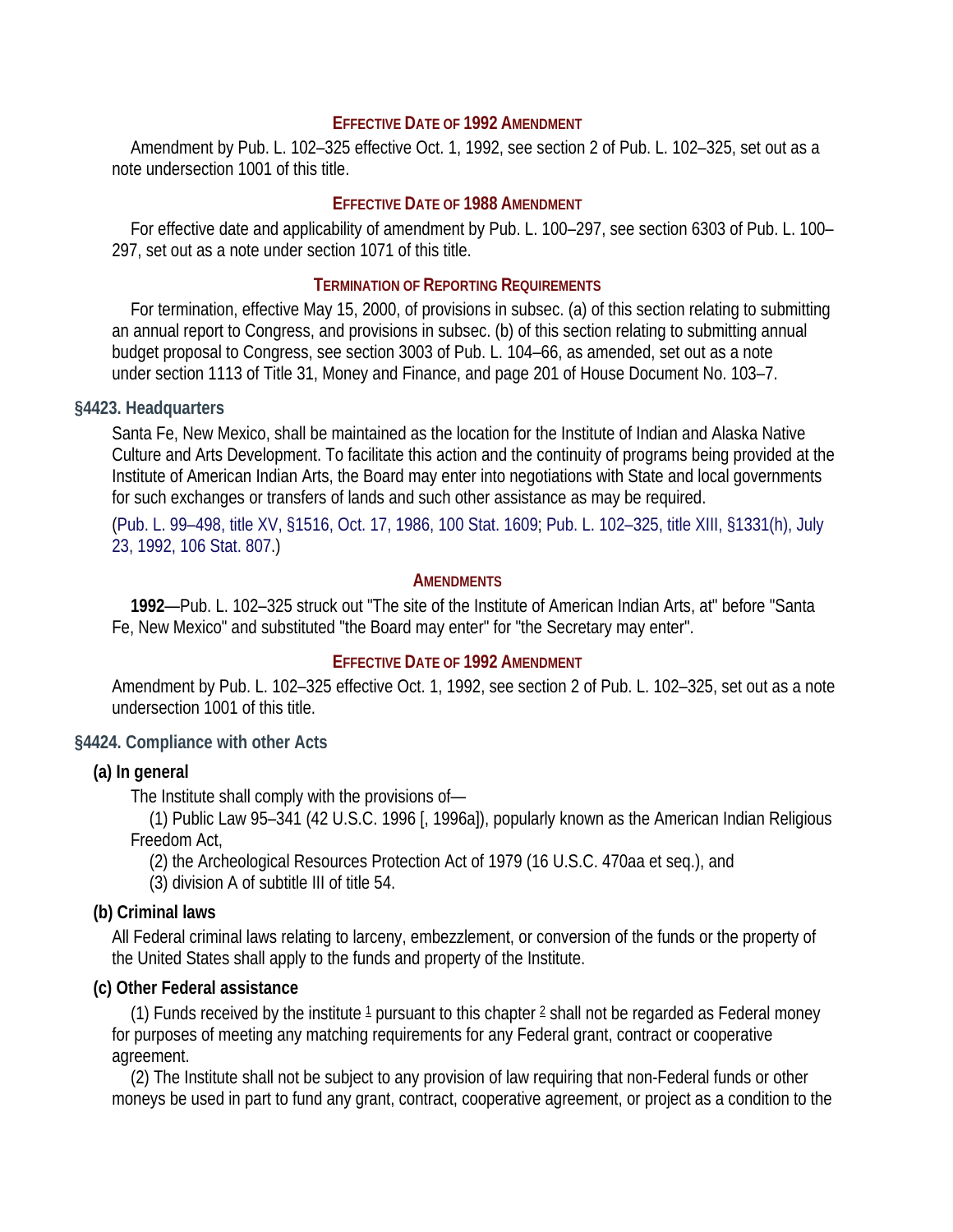application for, or receipt of, Federal assistance. This subsection shall not be construed to effect 3 in a negative fashion the review, prioritization, or acceptance of any application or proposal for such a program, solicited or unsolicited.

(Pub. L. 99–498, title XV, §1517, Oct. 17, 1986, 100 Stat. 1609; Pub. L. 101–644, title V, §504, Nov. 29, 1990, 104 Stat. 4669; Pub. L. 102–325, title XIII, §1331(i), July 23, 1992, 106 Stat. 808; Pub. L. 113– 287, §5(e)(2), Dec. 19, 2014, 128 Stat. 3268.)

#### **REFERENCES IN TEXT**

Public Law 95–341, popularly known as the American Indian Religious Freedom Act, referred to in subsec. (a)(1), is Pub. L. 95–341, Aug. 11, 1978, 92 Stat. 469, as amended, which is classified to sections 1996 and 1996a of Title 42, The Public Health and Welfare. For complete classification of this Act to the Code, see Short Title note set out under section 1996 of Title 42 and Tables.

The Archaeological Resources Protection Act of 1979, referred to in subsec. (a)(2), is Pub. L. 96– 95, Oct. 31, 1979, 93 Stat. 721, which is classified generally to chapter 1B (§470aa et seq.) of Title 16, Conservation. For complete classification of this Act to the Code, see Short Title note set out under section 470aa of Title 16 and Tables.

This chapter, referred to in subsec. (c)(1), was in the original "this Act" and was translated as reading "this title", meaning title XV of Pub. L. 99–498 to reflect the probable intent of Congress.

#### **AMENDMENTS**

**2014**—Subsec. (a)(3). Pub. L. 113–287 substituted "division A of subtitle III of title 54" for "the National Historic Preservation Act (16 U.S.C. 470 et seq.)".

**1992**—Subsec. (c). Pub. L. 102–325 designated existing provisions as par. (1) and added par. (2).

**1990**—Subsec. (c). Pub. L. 101–644 added subsec. (c).

#### **EFFECTIVE DATE OF 1992 AMENDMENT**

Amendment by Pub. L. 102–325 effective Oct. 1, 1992, see section 2 of Pub. L. 102–325, set out as a note undersection 1001 of this title.

*1 So in original. Probably should be capitalized.* 

*2 See References in Text note below.* 

*3 So in original. Probably should be "affect".* 

#### **§4425. Endowment programs**

### **(a) Program enhancement endowment**

(1)(A) From the total amount appropriated for this subsection pursuant to section 4451(a) of this title, funds may be deposited into a trust fund maintained by the Institute at a federally insured banking or savings institution.

(B) The President of the Institute shall provide—

(i) for the deposit into the trust fund referred to in subparagraph  $(A)$ —

(I) of a capital contribution by the Institute in an amount equal to the amount of each Federal contribution; and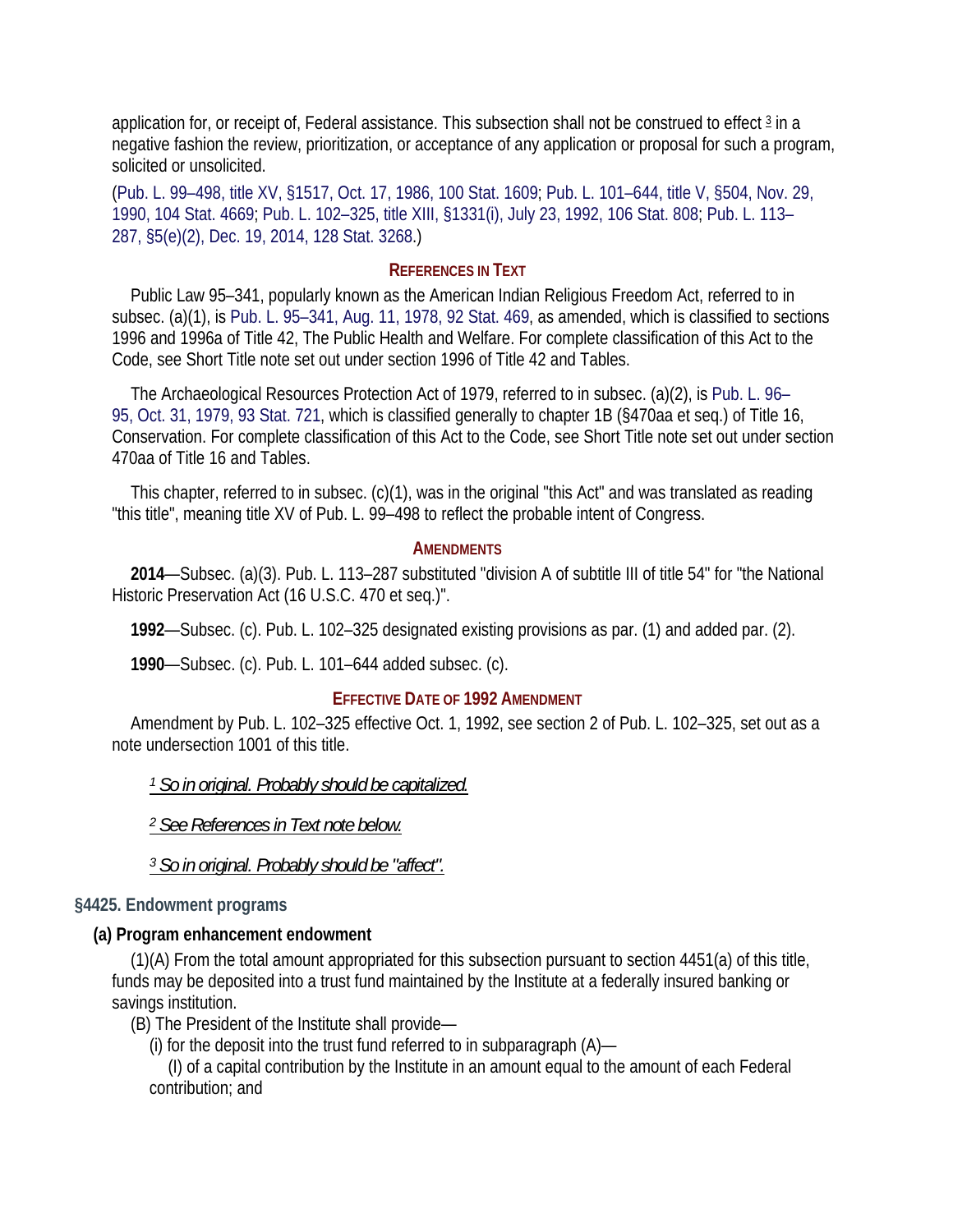(II) any earnings on the funds deposited under this paragraph; or

(ii) for the reservation for the sole use of the Institute of any noncash, in-kind contributions of real or personal property, which property may at any time be converted to cash, which shall be deposited as a capital contribution into the trust fund referred to in subparagraph (A).

(C) If at any time the Institute withdraws any capital contribution (as described in subparagraph (B)(i)) made by the Institute to the trust fund referred to in subparagraph (A) or puts any property (as described in subparagraph (B)(ii)) to a use which is not for the sole benefit of the Institute, an amount equal to the value of the Federal contribution shall be withdrawn from such trust fund and returned to the Treasury as miscellaneous receipts.

(2) Interest deposited into the trust fund pursuant to paragraph (1)(B)(ii) may be periodically withdrawn and used, at the direction of the Board or its designee, to defray any expense associated with the operation of the Institute, including the expense of operations and maintenance, administration, academic and support personnel, community and student services programs, and technical assistance.

(3) For the purpose of complying with the contribution requirement of paragraph (1)(B), the Institute may use funds or in-kind contributions of real or personal property fairly valued which are made available from any private or tribal source, including interest earned by the funds invested under this subsection. In-kind contributions shall be other than fully depreciable property or property which is designated for addition to the permanent collection of the Museum and shall be valued according to the procedures established for such purpose by the Secretary of the Treasury. For purposes of this paragraph, all contributions, including in-kind and real estate, which are on-hand as of November 29, 1990 and which have been received after June 2, 1988, but which have not been included in computations under this provision shall be eligible for matching with Federal funds appropriated in any fiscal year. All funds transferred to the Institute by the Secretary of the Treasury after June 2, 1988, shall be deemed to have been properly transferred as of July 23, 1992.

(4) Amounts appropriated under section 4451(a) of this title for use under this subsection shall be paid by the Secretary of the Treasury to the Institute as a Federal capital contribution equal to the amount of funds or the value of the in-kind contributions which the Institute demonstrates have been placed within the control of, or irrevocably committed to the use of, the Institute as a capital contribution of the Institute in accordance with this subsection.

### **(b) Capital improvement endowment**

(1) In addition to the trust fund established under subsection (a) of this section, funds may be deposited into a trust fund maintained by the Institute at a federally insured banking or savings institution from the amount reserved for this subsection pursuant to section 4451(a) of this title for the purpose of establishing a separate special endowment for capital improvement (hereafter in this subsection referred to as the "capital endowment fund") to pay expenses associated with site selection and preparation, site planning and architectural design and planning, new construction, materials and equipment procurement, renovation, alteration, repair, and other building and expansion costs of the Institute.

(2) The President of the Institute shall provide for the deposit into the capital endowment fund of a capital contribution by the Institute in an amount equal to the amount of each Federal contribution and any earnings on amounts in the capital endowment fund.

(3) Funds deposited by the Institute as a match for Federal contributions under paragraph (5) shall remain in the capital endowment fund for a period of not less than two years. If at any time the Institute withdraws any capital contribution to the capital endowment fund before the funds have been deposited for this two-year period, an equal amount of the Federal contribution shall be withdrawn from the capital endowment fund and returned to the Treasury as miscellaneous receipts. At the end of the two-year period, the entire principal and interest of the funds deposited for this period, including the Federal matching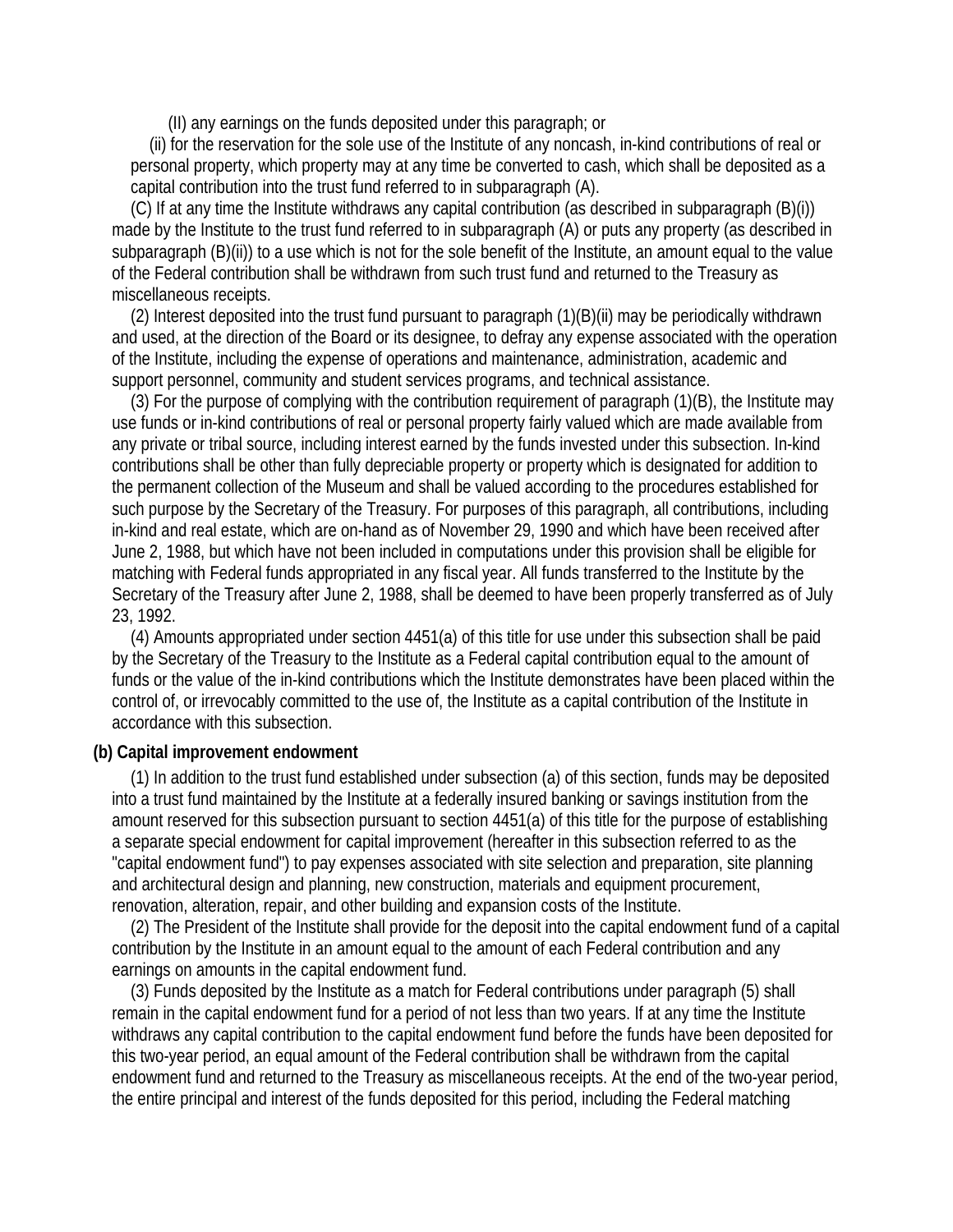portion, shall accrue, without reservation, to the Institute and may be withdrawn, in whole or in part, to defray expenses associated with capital acquisition and improvement of the Institute referred to in paragraph (1).

(4) For the purpose of complying with the contribution requirement of paragraph (2), the Institute may use funds which are available from any private, non-Federal governmental, or tribal source.

(5) Subject to paragraph (3), amounts appropriated under section 4451(a) of this title for use under this subsection shall be paid by the Secretary of the Treasury to the Institute as a Federal capital contribution equal to the amount which the Institute demonstrates has been placed within the control of, or irrevocably committed to the use of, the Institute and is available for deposit as a capital contribution of the Institute in accordance with this subsection.

(6) For the purpose of complying with the contribution requirement in this subsection, the Institute may use funds or in-kind contributions of real or personal property. For the purposes of this paragraph, all contributions, in-kind and real estate, which are held by the Institute beginning on November 29, 1990, and which were received after June 2, 1988, but which have not been included in their entirety in computations under this section shall be eligible for matching Federal funds appropriated in any year.

#### **(c) General administrative provisions**

(1) Funds in the trust funds described in subsections (a) and (b) of this section shall be invested under the same conditions and limitations as funds are invested under section 1065(c)(2) of this title and the regulations implementing such section (as such regulations were in effect at the time the funds are invested).

(2) No part of the net earnings of the trust funds established under this section shall inure to the benefit of any private person.

(3) Any amounts deposited in a trust fund authorized under subsection (a) of this section may be used to secure loans procured for the purposes of constructing or improving Institute facilities.

(4) The President of the Institute shall provide for such other provisions governing the trust funds established under this section as may be necessary to protect the financial interest of the United States and to promote the purpose of this chapter as agreed to by the Secretary of the Treasury and the Board or its designee, including recordkeeping procedures for the investment of funds received under the trust fund established under subsection (b) of this section and such other recordkeeping procedures for the expenditure of accumulated interest for the trust fund under subsection (a) of this section as will allow the Secretary of the Treasury to audit and monitor activities under this section.

(Pub. L. 99–498, title XV, §1518, Oct. 17, 1986, 100 Stat. 1609; Pub. L. 100–297, title V, §5406(b), Apr. 28, 1988, 102 Stat. 417; Pub. L. 101–644, title V, §505, Nov. 29, 1990, 104 Stat. 4669; Pub. L. 102–325, title XIII, §1331(j), July 23, 1992, 106 Stat. 808; Pub. L. 103–382, title III, §386(b), Oct. 20, 1994, 108 Stat. 4020.)

#### **AMENDMENTS**

**1994**—Subsec. (b)(6). Pub. L. 103–382, §386(b)(1), added par. (6).

Subsec. (c)(1). Pub. L. 103–382, §386(b)(2), amended par. (1) generally. Prior to amendment, par. (1) read as follows: "Funds in the trust funds described in subsections (a) and (b) of this section shall be invested at a rate not less than that generally available for similar funds deposited at the same banking institution for the same period or periods of time."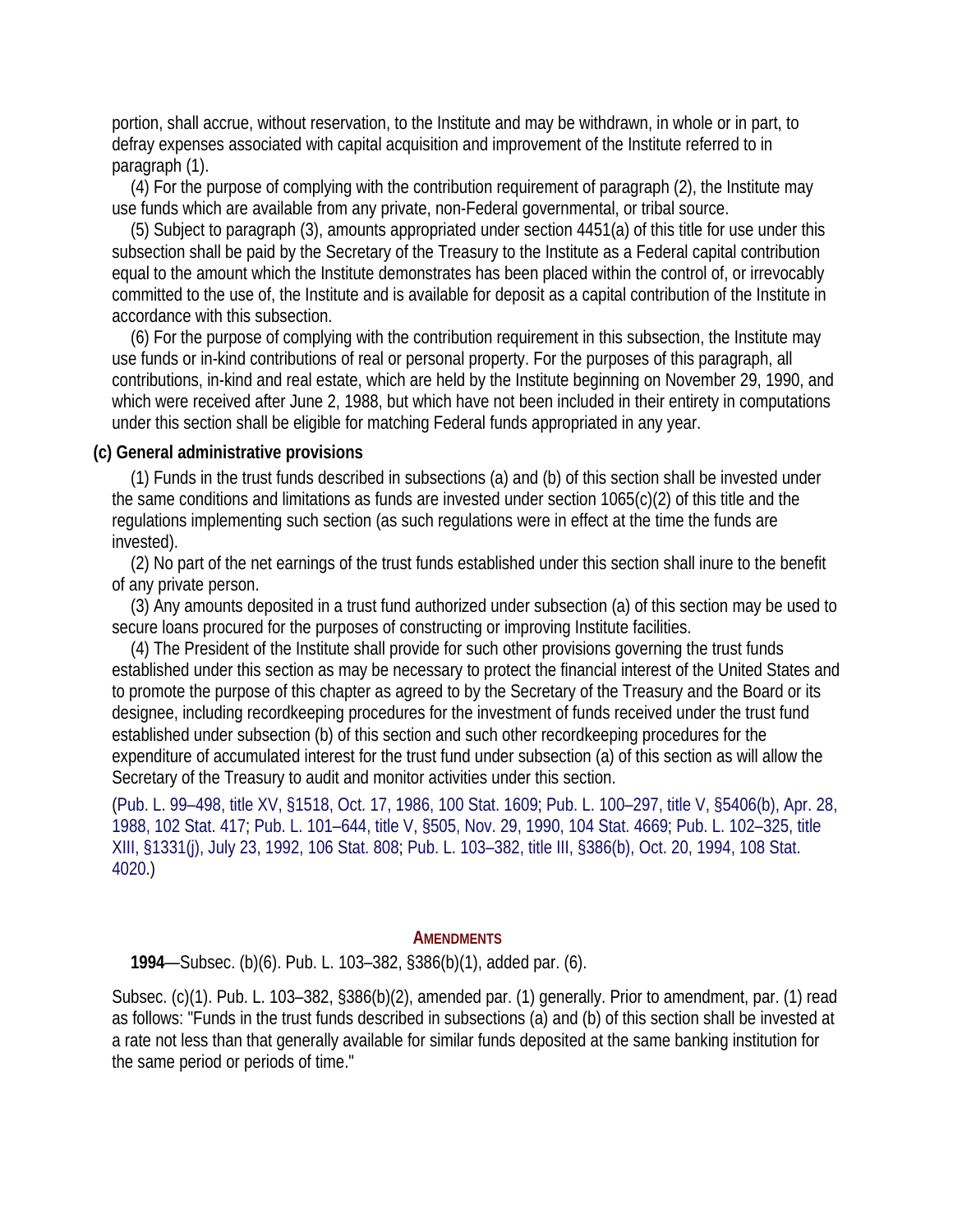**1992**—Subsec. (a)(3). Pub. L. 102–325, §1331(j)(1)(A), substituted "November 29, 1990" for "the date of enactment of this Act".

Pub. L. 102–325, §1331(j)(1)(B), inserted at end "All funds transferred to the Institute by the Secretary of the Treasury after June 2, 1988, shall be deemed to have been properly transferred as of July 23, 1992."

Subsec. (b)(4). Pub. L. 102–325, §1331(j)(2), inserted ", non-Federal governmental," after "any private".

Subsec. (c)(3), (4). Pub. L. 102–325, §1331(j)(3), added par. (3) and redesignated former par. (3) as (4).

**1990**—Pub. L. 101–644 amended section generally, substituting present provisions consisting of subsecs. (a) to (c) for former text which provided: in subsec. (a), establishment of program; in subsec. (b), use of funds; in subsec. (c), compliance with matching requirement; and in subsec. (d), payment of Federal contribution.

**1988**—Subsec. (a)(1). Pub. L. 100–297, §5406(b)(1), substituted "From amounts appropriated under section 4451(a) of this title, not more than \$500,000" for "From the amount appropriated pursuant to section 4441(a) of this title, the Secretary shall make available to the Institute not more than \$500,000 which".

Subsec. (d). Pub. L. 100–297, §5406(b)(2), in subsec. heading substituted "Payment of Federal contribution" for "Allocation of funds", and in text substituted "Amounts appropriated under section 4451(a) of this title for use under this section shall be paid by the Secretary of the Treasury to the Institute as" for "From the amount appropriated pursuant to section 4441(a) of this title, the Secretary shall allocate to the Institute an amount for".

## **EFFECTIVE DATE OF 1992 AMENDMENT**

Amendment by Pub. L. 102–325 effective Oct. 1, 1992, see section 2 of Pub. L. 102–325, set out as a note undersection 1001 of this title.

# **EFFECTIVE DATE OF 1988 AMENDMENT**

For effective date and applicability of amendment by Pub. L. 100–297, see section 6303 of Pub. L. 100– 297, set out as a note under section 1071 of this title.

# **§4426. Provision of facilities**

# **(a) Plan**

The Board shall prepare a master plan on the short- and long-term facilities needs of the Institute. The master plan shall include evaluation of all facets of existing Institute programs, including support activities and programs and facilities. The master plan shall include impact projections for the Institute's move to a new campus site. This master plan shall evaluate development and construction requirements (based on a growth plan approved by the Board), including (but not limited to) items such as infrastructure and site analysis, development of a phased plan with architectural and engineering studies, cost projections, landscaping, and related studies which cover all facets of the Institute's programs and planned functions.

# **(b) Deadline for transmittal**

The plan required by this subsection shall be transmitted to Congress no later than 18 months after July 23, 1992. Such plan shall include a prioritization of needs, as determined by the Board.

(Pub. L. 99–498, title XV, §1519, as added Pub. L. 102–325, title XIII, §1331(k), July 23, 1992,106 Stat. 808.)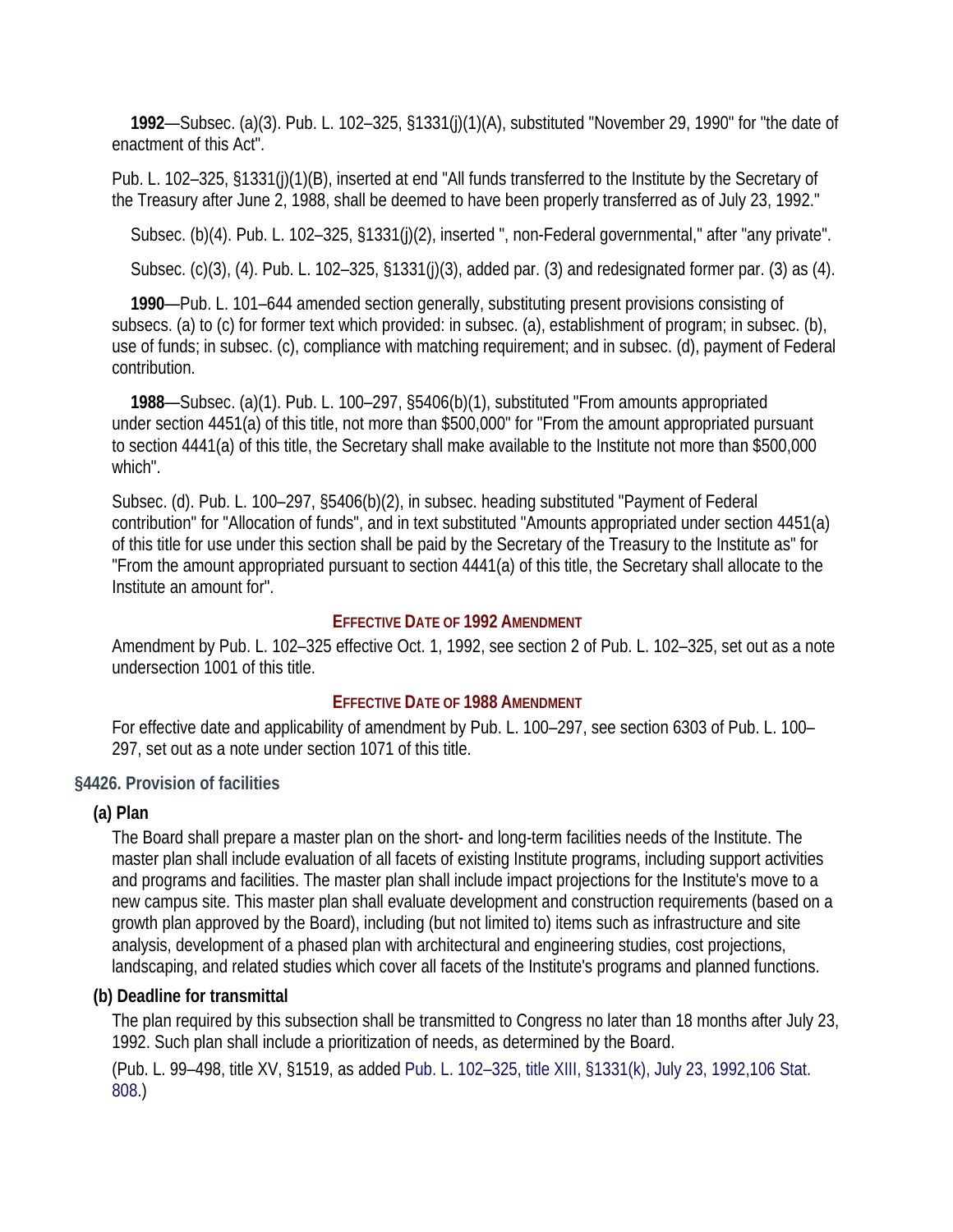# **EFFECTIVE DATE**

Section effective Oct. 1, 1992, see section 2 of Pub. L. 102–325, set out as an Effective Date of 1992 Amendment note under section 1001 of this title.

# **SUBCHAPTER II—NATIVE HAWAIIANS AND ALASKA NATIVES**

**§4441. Program for Native Hawaiian and Alaska Native culture and arts development** 

# **(a) In general**

The Secretary of the Interior is authorized to make grants for the purpose of supporting programs for Native Hawaiian or Alaska Native culture and arts development to any private, nonprofit organization or institution which—

(1) primarily serves and represents Native Hawaiians or Alaska Natives, and

(2) has been recognized by the Governor of the State of Hawaii or the Governor of the State of Alaska, as appropriate, for the purpose of making such organization or institution eligible to receive such grants.

# **(b) Purpose of grants**

Grants made under subsection (a) of this section shall, to the extent deemed possible by the Secretary and the recipient of the grant, be used—

(1) to provide scholarly study of, and instruction in, Native Hawaiian or Alaska Native art and culture,

(2) to establish programs which culminate in the awarding of degrees in the various fields of Native Hawaiian or Alaska Native art and culture, or

(3) to establish centers and programs with respect to Native Hawaiian or Alaska Native art and culture that are similar in purpose to the centers and programs described in subsections (b) and (c) of section 4417 of this title.

# **(c) Management of grants**

(1) Any organization or institution which is the recipient of a grant made under subsection (a) of this section shall establish a governing board to manage and control the program with respect to which such grant is made.

(2) For any grants made with respect to Native Hawaiian art and culture, the members of the governing board which is required to be established under paragraph (1) shall—

(A) be Native Hawaiians or individuals widely recognized in the field of Native Hawaiian art and culture,

(B) include a representative of the Office of Hawaiian Affairs of the State of Hawaii,

(C) include the president of the University of Hawaii,

(D) include the president of the Bishop Museum, and

(E) serve for a fixed term of office.

(3) For any grants made with respect to Alaska Native art and culture, the members of the governing board which is required to be established under paragraph (1) shall—

(A) include Alaska Natives and individuals widely recognized in the field of Alaska Native art and culture,

(B) represent the Eskimo, Indian and Aleut cultures of Alaska, and

(C) serve for a fixed term.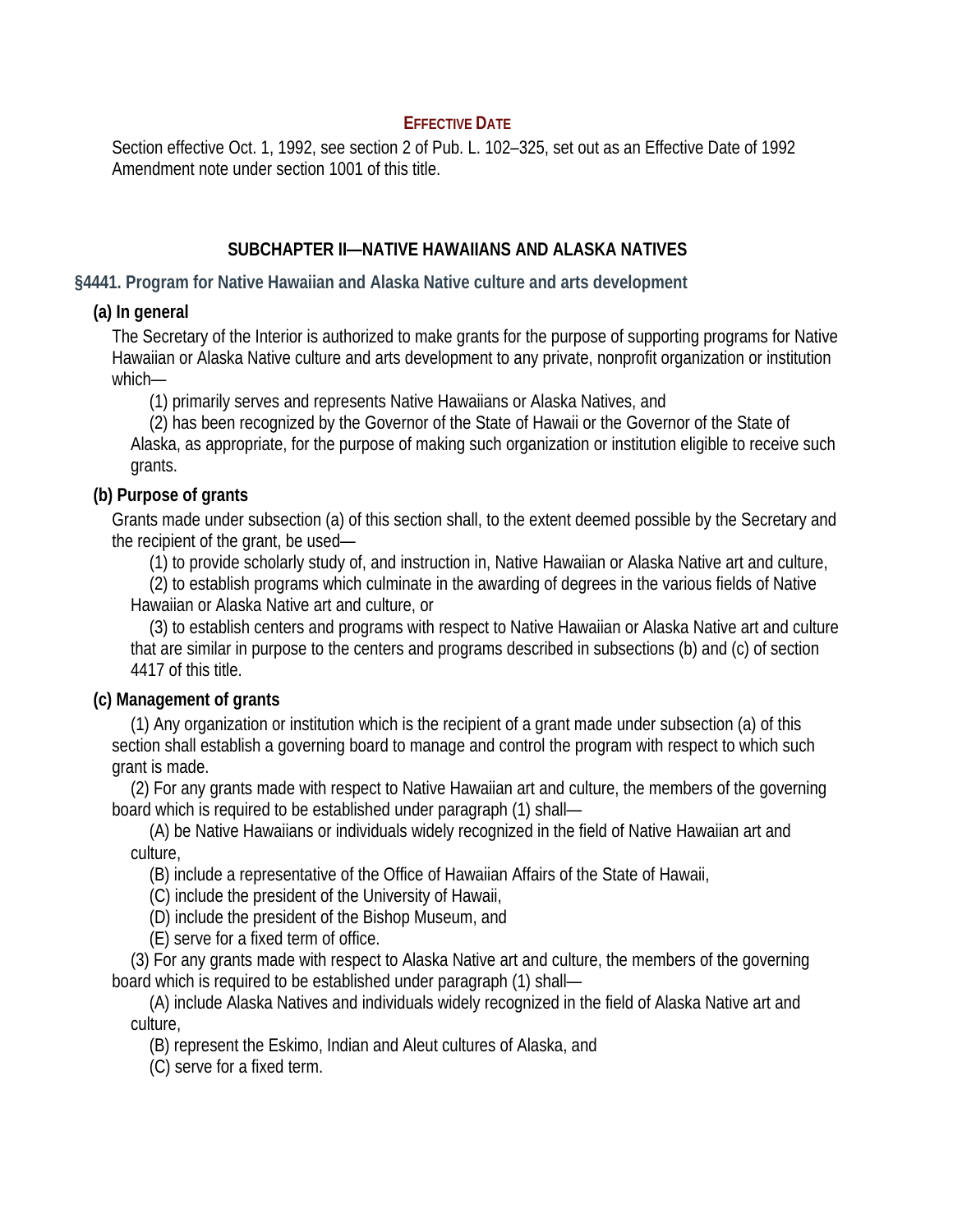(Pub. L. 99–498, title XV, §1521, Oct. 17, 1986, 100 Stat. 1610; Pub. L. 103–239, title VII, §722(2), May 4, 1994, 108 Stat. 606.)

#### **AMENDMENTS**

**1994**—Pub. L. 103–239 amended section generally, substituting provisions relating to development program for Native Hawaiian and Alaska Native culture and arts for provisions relating to development program for Native Hawaiian culture and arts.

### **EFFECTIVE DATE OF 1994 AMENDMENT**

Pub. L. 103–239, §801, May 4, 1994, 108 Stat. 607, provided that: "This Act [see Short Title note set out undersection 6101 of this title] shall take effect on the date of enactment of this Act [May 4, 1994]."

#### **§4442. Administrative provisions**

#### **(a) Payments**

The Secretary may award grants under this subchapter in installments, in advance, or by way of reimbursement and may make necessary adjustments in payments of grants on account of overpayments or underpayments.

### **(b) Recovery of overpayments**

(1) If the Secretary or a court of competent jurisdiction finds that—

(A) any person—

(i) has—

(I) made, or has caused to be made by another, a false statement or representation of a material fact knowing it to be false, or

(II) knowingly failed, or caused another to fail, to disclose a material fact; and

(ii) as a result of such action, has received any funds under this subchapter which such person would not have otherwise received, or

(B) any person misappropriates any funds paid by the Secretary under this subchapter, such person shall be liable to repay the amount of such funds to the United States. Any such finding by the Secretary may be made only after an opportunity for a fair hearing.

(2) Any amount repaid under this subsection shall be returned to the general fund of the Treasury of the United States.

### **(c) Penalties**

Whoever—

(1) makes a false statement of a material fact knowing it to be false, or knowingly fails to disclose a material fact, for the purpose of obtaining or increasing for such person or for any other person any payment of funds provided under this subchapter, or

(2) misappropriates any funds provided under this subchapter, shall be fined not more than \$1,000 or imprisoned for not more than one year, or both.

(Pub. L. 99–498, title XV, §1522, Oct. 17, 1986, 100 Stat. 1611.)

### **SUBCHAPTER III—AUTHORIZATION OF APPROPRIATIONS**

### **§4451. Authorization of appropriations**

### **(a) Subchapter I**

(1) There are authorized to be appropriated for each fiscal year such sums as may be necessary to carry out the provisions of subchapter I of this chapter.